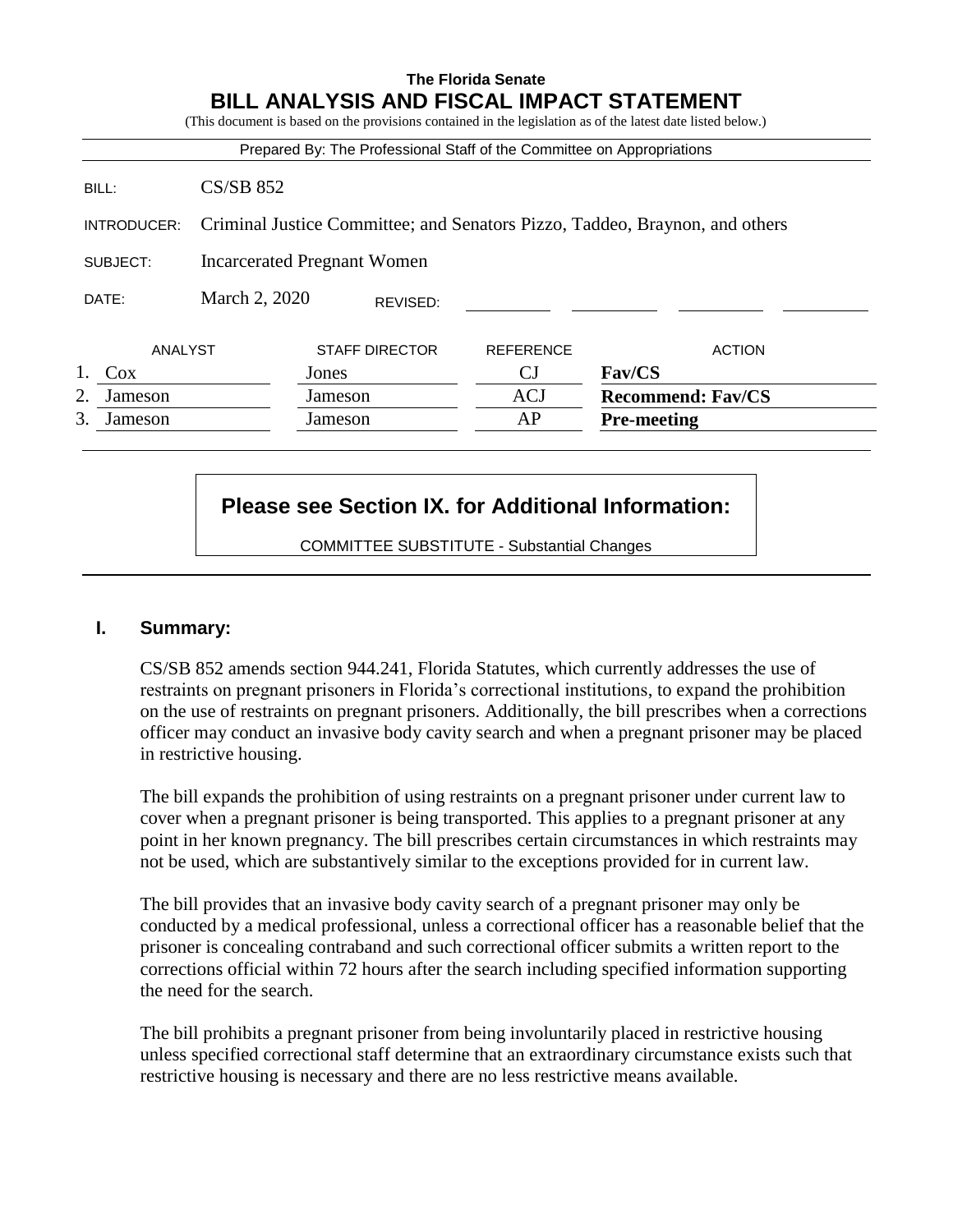The bill requires the corrections official to write a report documenting the need for the use of restrictive housing prior to placing the prisoner in restrictive housing. The corrections official is required to review the report at least every 24 hours to confirm that the extraordinary circumstance still exists. A copy of the report and each review must be provided to the prisoner.

Additionally, the bill requires a pregnant prisoner who is placed in restrictive housing to be examined at least every eight hours, housed in the least restrictive setting consistent with the health and safety of the individual, and given an intensive treatment plan for prenatal care and medical treatment at the facility.

In the case that a pregnant prisoner needs infirmary care, the bill requires a primary care nurse practitioner or obstetrician to provide an order for the prisoner to be admitted to the infirmary and requires that a prisoner who is passed her due date be admitted to the infirmary until labor begins or until the obstetrician makes other housing arrangements.

The bill has a significant negative fiscal impact. See Section V.

The bill is effective July 1, 2020.

#### **II. Present Situation:**

 $\overline{a}$ 

#### **Pregnancy in Prison**

Reports predict that an estimated four to ten percent of women are pregnant upon being committed to prison or jail.<sup>1</sup> However, documentation of pregnancies and pregnancy care while incarcerated is sparse. The most recent data from the Bureau of Justice Statistics (BJS) was collected more than 15 years ago. In 2002, the BJS found that five percent of women in local jails were pregnant when admitted. In 2004, the BJS reported that four percent of women in state prisons and three percent of women in federal prisons were pregnant upon admission. The government has not released any further national data since.<sup>2</sup>

The American College of Obstetricians and Gynecologists (ACOG) report that pregnancies among incarcerated women are often higher risk due to a number of factors, including that such pregnancies are often unplanned and are compromised by a lack of prenatal care, poor nutrition, domestic violence, mental illness, and drug and alcohol abuse.<sup>3</sup>

<sup>1</sup> Ferszt, G., Palmer, M., and McGrane, C., Nursing for Women's Health, *Where Does Your State Stand on Shackling of Pregnant Incarcerated Women?*, February 2018, available at [https://nwhjournal.org/article/S1751-4851\(17\)30335-5/pdf](https://nwhjournal.org/article/S1751-4851(17)30335-5/pdf) (hereinafter cited as "Nursing for Women's Health Report"); Daniel, R., Prison Policy Initiative, *Prisons neglect pregnant women in their healthcare policies*, December 5, 2019, available at

<https://www.prisonpolicy.org/blog/2019/12/05/pregnancy/> (hereinafter cited as "Prison Policy Initiative report") (all sites last visited January 3, 2020).

<sup>2</sup> Prison Policy Initiative Report. *See also* Sufrin, C., Beal, L., Clarke, J., Jones, R., and Mosher, W., The American Journal of Public Health, *Pregnancy Outcomes in US Prison, 2016-2017*, January 15, 2019, available at <https://ajph.aphapublications.org/doi/full/10.2105/AJPH.2019.305006> (hereinafter cited as "Pregnancy Outcomes Report") (last visited on January 3, 2020).

<sup>3</sup> The American College of Obstetricians and Gynecologists, Committee Opinion, *Health Care for Pregnancy and Postpartum Incarcerated Women and Adolescent Females*, November 2011, available a[t https://www.acog.org/Clinical-](https://www.acog.org/Clinical-Guidance-and-Publications/Committee-Opinions/Committee-on-Health-Care-for-Underserved-Women/Health-Care-for-Pregnant-and-Postpartum-Incarcerated-Women-and-Adolescent-Females?IsMobileSet=false)[Guidance-and-Publications/Committee-Opinions/Committee-on-Health-Care-for-Underserved-Women/Health-Care-for-](https://www.acog.org/Clinical-Guidance-and-Publications/Committee-Opinions/Committee-on-Health-Care-for-Underserved-Women/Health-Care-for-Pregnant-and-Postpartum-Incarcerated-Women-and-Adolescent-Females?IsMobileSet=false)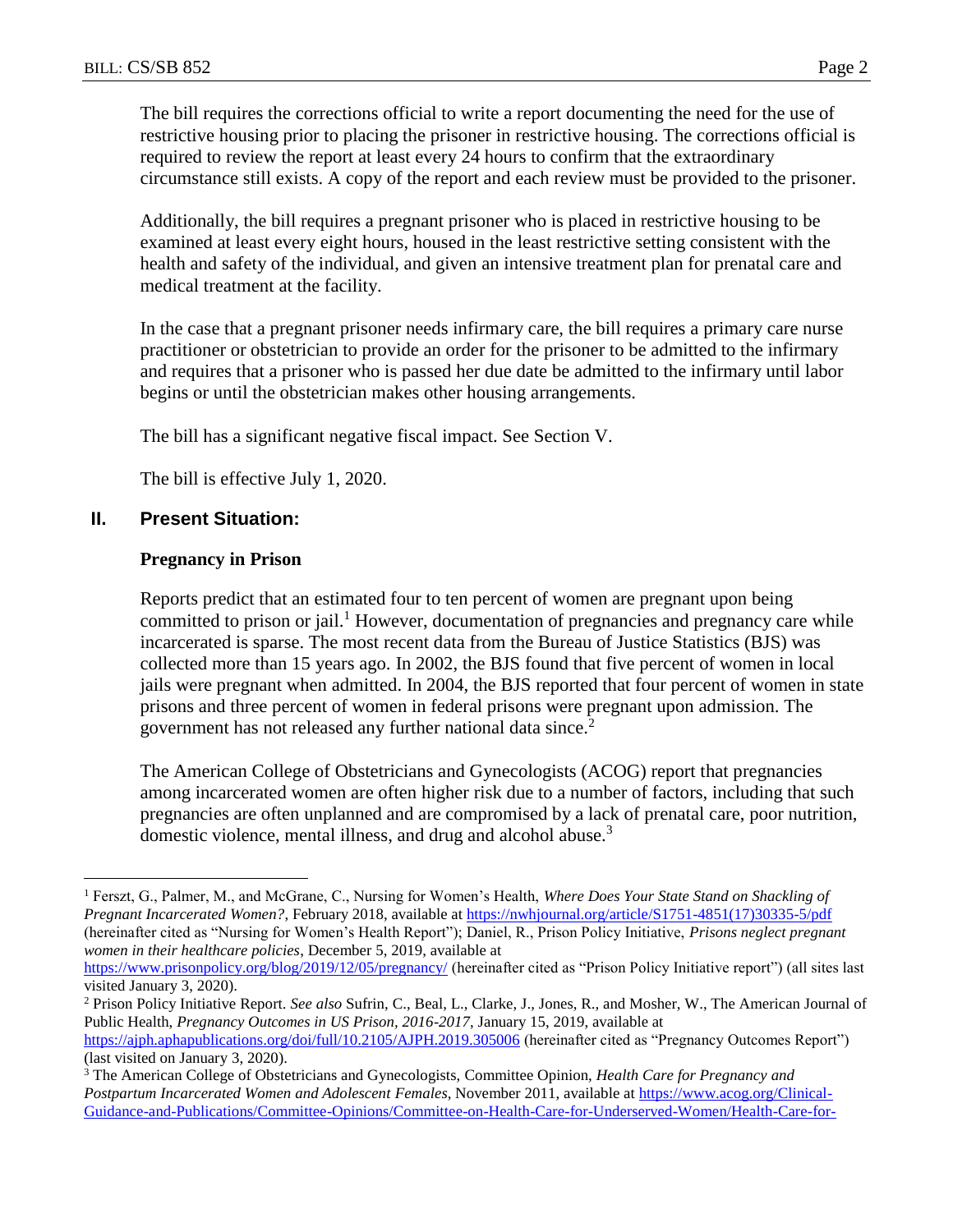Further, the ACOG reports a number of risks that are directly related to a pregnant inmate being restrained, including:

- Added discomfort during the common pregnancy symptoms of nausea and vomiting.
- The inability of a pregnant inmate to break a fall and protect herself and the fetus in the case of a forward fall.
- The inability for healthcare providers to perform a number of tests to evaluate for conditions such as appendicitis, preterm labor, or kidney infection if a pregnant inmate has abdominal pain during pregnancy.
- A delay in diagnosing issues after vaginal bleeding during pregnancy.
- The inability to safely treat a pregnant inmate who is suffering from seizures related to hypertensive disease and preeclampsia,<sup>4</sup> which are common in pregnancy.
- Interference with normal labor and delivery, such as prohibiting the pregnant inmate from:
	- o Ambulating during labor, which increases the likelihood for adequate pain management, successful cervical dilation, and a successful vaginal delivery.
	- o Moving or being moved in preparation for emergencies of labor and delivery, including shoulder dystocia, hemorrhage, or abnormalities of the fetal heart rate requiring intervention, including urgent cesarean delivery.<sup>5</sup>

The Florida Department of Corrections (DOC) has five female correctional institutions statewide.<sup>6</sup> The DOC assigns female prisoners to institutions based on current classification procedures while facilitating the individual risk and needs of prisoners to the extent possible considering security, medical and mental health needs, programmatic needs, geographic realities, and prohibitive monetary factors. The Lowell Correctional Institution houses all pregnant prisoners for the duration of the pregnancy and prisoners within six weeks post-delivery. Lowell Correctional Institution is the only institution in the state designed and staffed to care for expectant and early postpartum prisoners.

Upon confirmation of pregnancy, the prisoner's medical grade is changed and the pregnant prisoner is referred to a licensed physician for obstetrical care to provide prenatal care and follow them throughout the pregnancy. High risk patients are identified by obstetricians and given the necessary medical care. Inmates receive prenatal counseling, vitamins, and exams. They also are prescribed a prenatal diet that includes three fortified breakfast beverages per day and is adjusted for the caloric value and nutritional recommendations for pregnancy.<sup>7</sup> Pregnant prisoners are

[Pregnant-and-Postpartum-Incarcerated-Women-and-Adolescent-Females?IsMobileSet=false](https://www.acog.org/Clinical-Guidance-and-Publications/Committee-Opinions/Committee-on-Health-Care-for-Underserved-Women/Health-Care-for-Pregnant-and-Postpartum-Incarcerated-Women-and-Adolescent-Females?IsMobileSet=false) (last visited January 3, 2020); *See also* Nursing for Women's Health Report.

<sup>4</sup> Preeclampsia results in a pregnant woman exhibiting high blood pressure, protein in the urine, and swelling in the body. It also results in signs of damage to another organ system, most often the liver and kidneys. Preeclampsia usually begins after 20 weeks of pregnancy in women whose blood pressure had been normal. *See* Mayo Clinic, *Preeclampsia, Overview*, available at [https://www.mayoclinic.org/diseases-conditions/preeclampsia/symptoms-causes/syc-20355745;](https://www.mayoclinic.org/diseases-conditions/preeclampsia/symptoms-causes/syc-20355745) WebMD, *What is Preeclampsia?*, available at<https://www.webmd.com/baby/preeclampsia-eclampsia#1> (all sites last visited January 6, 2020).

<sup>5</sup> *Supra*, n. 3.

<sup>6</sup> These facilities are Gadsden Correctional Facility in Quincy, Lowell Correctional Institution in Ocala, Florida Women's Reception Center in Ocala, Hernando Correctional Institution in Brooksville, and Homestead Correctional Institution in Florida City. The DOC, *Agency Analysis for SB 852*, January 10, 2020, p. 2 (on file with Senate Criminal Justice Committee)(hereinafter cited as "The DOC SB 852 Analysis").

<sup>7</sup> The DOC SB 852 Analysis, p. 2.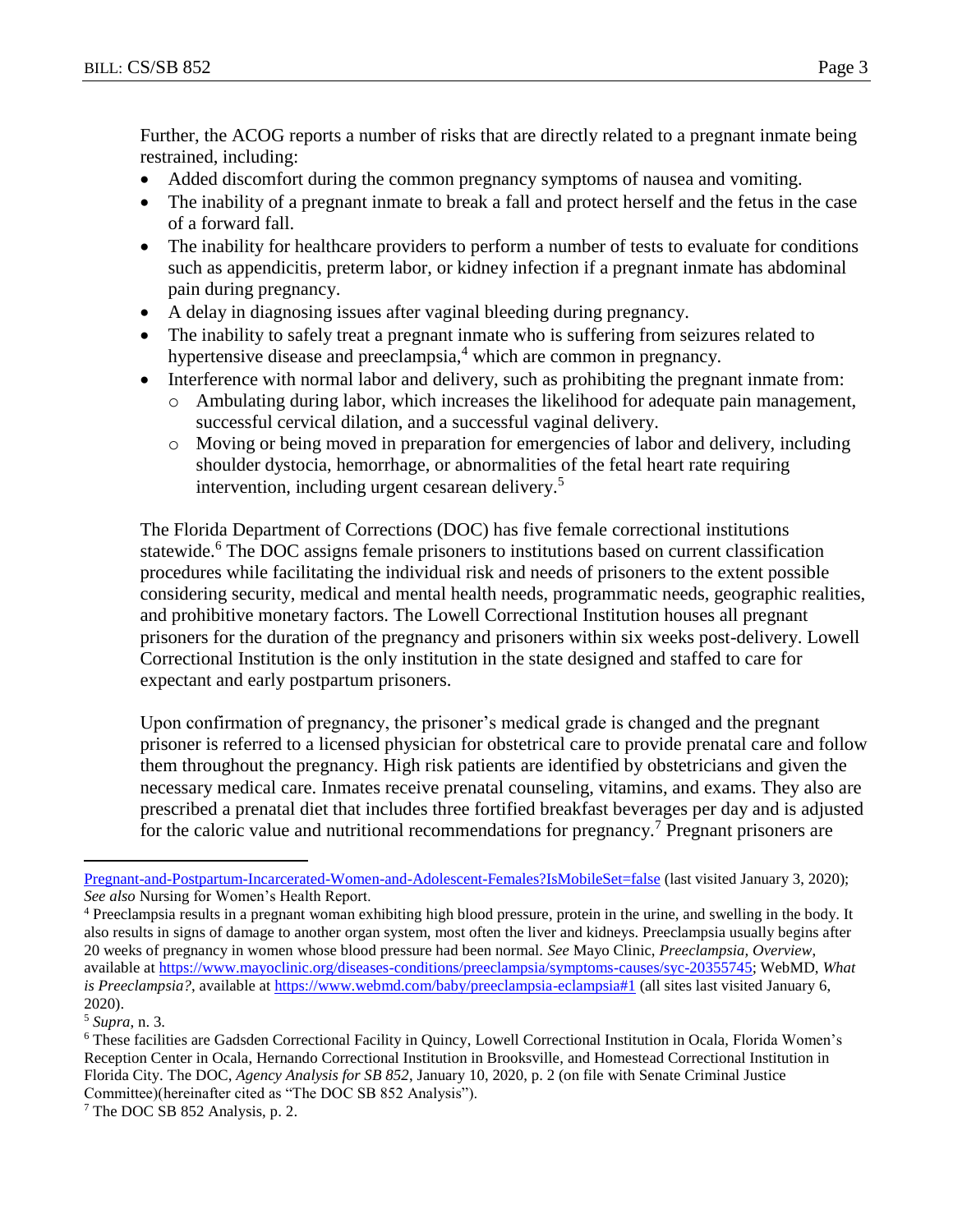transferred to a contract hospital for the actual delivery and then returned to the institution when discharged by the attending obstetrician. The DOC reports that postpartum care is provided at the institution according to the discharge orders of the attending obstetrician, but that the six-week checkup is provided by the obstetrician.<sup>8</sup>

The DOC reports that the pregnant prisoner population over the last three fiscal years is as follows:

- 101 prisoners in Fiscal Year 2018-2019.
- 98 in Fiscal Year 2017-2018.
- 109 in Fiscal Year 2016-2017.<sup>9</sup>

### **The Federal First Step Act's Prohibition on the Use of Restraints**

In December, 2018, the United States Congress passed, and President Trump signed into law, the "Formerly Incarcerated Reenter Society Transformed Safely Transitioning Every Person Act" or the "FIRST STEP Act" (First Step Act).<sup>10</sup> The law makes a number of changes to the federal criminal justice system and procedures applicable to inmates in the Federal Bureau of Prisons (BOP), including, in part, imposing a prohibition on the use of restraints on pregnant prisoners in the custody of the BOP and the U.S. Marshalls Office.

The prohibition on the use of restraints begins on the date that pregnancy is confirmed by a healthcare professional and ends when postpartum recovery is completed. However, the First Step Act authorizes restraints to be used in limited circumstances, including when the:

- Pregnant inmate is determined to be an immediate and credible flight risk;
- Pregnant inmate poses an immediate and serious threat of harm to herself or others that cannot be reasonably prevented by other means; or
- Healthcare professional determines that the use of restraints is appropriate for the medical safety of the inmate. $^{11}$

If one of the above-mentioned exceptions apply, the BOP or U.S. Marshall Service still may not:

- Use restraints around the ankles, legs, or waist of an inmate;
- Restrain an inmate's hands behind her back;
- Use four-point restraints; or
- Attach an inmate to another inmate.<sup>12</sup>

Additionally, upon the request of a healthcare professional, correctional officials or deputy marshals must refrain from using restraints on an inmate or must remove restraints used on an inmate. If restraints are used on a pregnant inmate, the correctional official or deputy marshal who used the restraints is required to submit a report within 30 days that describes the facts and circumstances surrounding the use of the restraints, including the reasons for using the restraints,

<https://crsreports.congress.gov/product/pdf/R/R45558> (last visited January 2, 2020). The Act provides that only the least restrictive restraints necessary to prevent escape or harm may be used if one of the exceptions applies.

<sup>12</sup> *Id*.

 $\overline{a}$ 8 *Id*.

<sup>9</sup> *Id*.

<sup>10</sup> The First Step Act of 2018, Pub. L. No. 115-391 (2018).

<sup>11</sup> Congressional Research Service, *The First Step Act of 2018: An Overview*, March 4, 2019, available at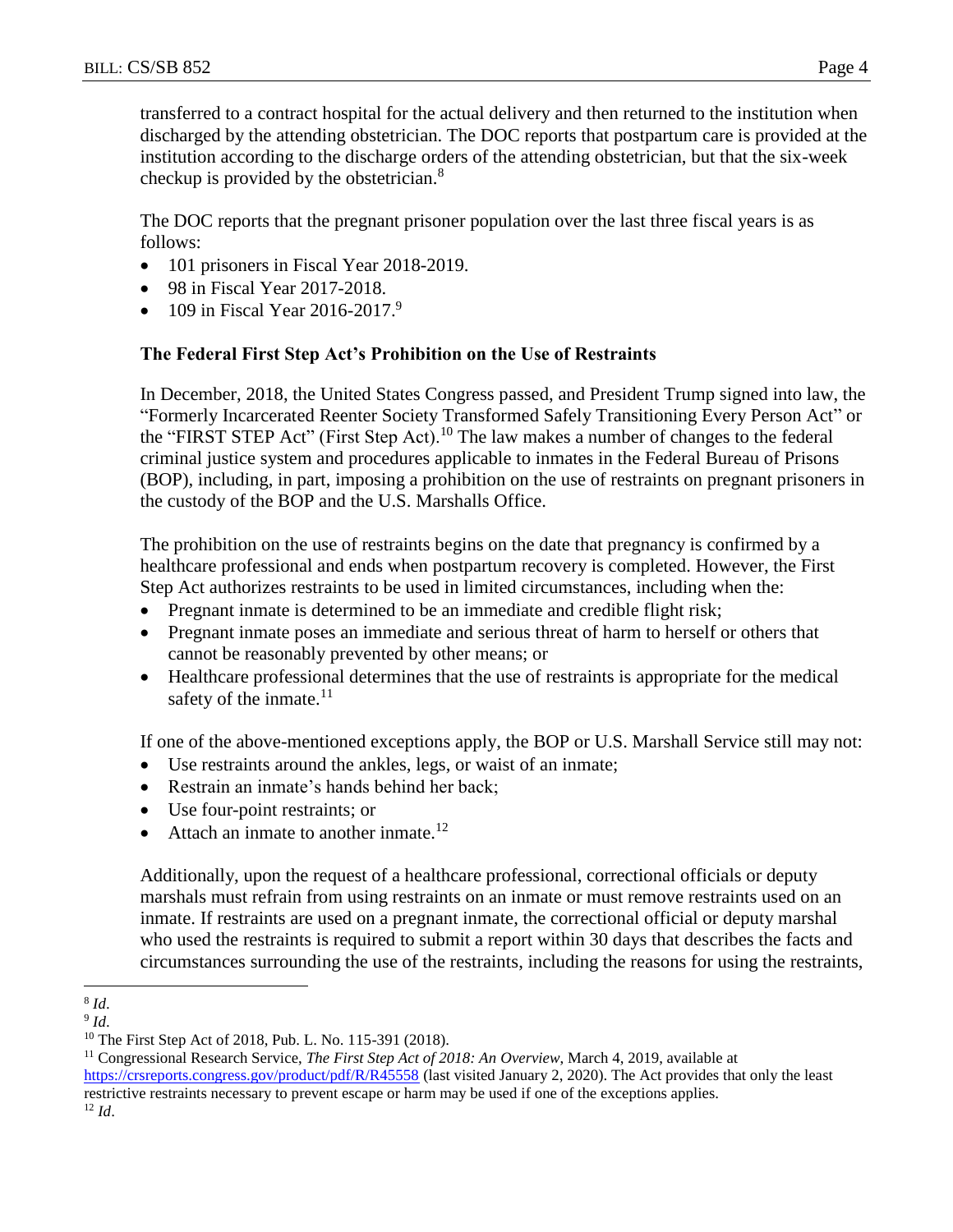the details of the use, including the type of restraint and length of time they were used, and any observable physical effects on the inmate.<sup>13</sup>

The First Step Act also requires the BOP and U.S. Marshall Service to develop training guidelines regarding the use of restraints on inmates during pregnancy, labor, and postpartum recovery. The guidelines are required to include:

- How to identify certain symptoms of pregnancy that require immediate referral to a healthcare professional;
- Circumstances under which exceptions to the prohibition on the use of restraints would apply;
- How to use restraints in a way that does not harm the inmate, the fetus, or the newborn in the case that an above-mentioned exception applies;
- Details on the information required to be reported when restraints are used; and
- The right of a healthcare professional to request that restraints not be used and the requirement to comply with such a request.<sup>14</sup>

The First Step Act does not include provisions related to various types of searches of or the use of restrictive housing for pregnant prisoners.

## **Florida's Prohibition on the Use of Restraints**

Section 944.241, F.S., prohibits restraints<sup>15</sup> from being used on a prisoner<sup>16</sup> who is known to be pregnant during labor,<sup>17</sup> delivery, and postpartum recovery,<sup>18</sup> unless the corrections official<sup>19</sup> makes an individualized determination that the prisoner presents an extraordinary circumstance.<sup>20</sup> This section applies to any facility under the authority of the DOC, the DJJ, a county or municipal detention facility, or a detention facility operated by a private entity.<sup>21</sup>

<sup>&</sup>lt;sup>13</sup> *Id*. The reports must be submitted to the BOP or U.S. Marshall Service and the healthcare provider responsible for the inmate's health and safety.

<sup>14</sup> *Id*.

<sup>&</sup>lt;sup>15</sup> Section 944.241(2)(h), F.S., defines "restraints" to mean any physical restraint or mechanical device used to control the movement of a prisoner's body or limbs, including, but not limited to, flex cuffs, soft restraints, hard metal handcuffs, a black box, chubb cuffs, leg irons, belly chains, a security or tether chain, or a convex shield.

 $16$  Section 944.241(2)(g), F.S., defines "prisoner" to mean any person incarcerated or detained in any correctional institution who is accused of, convicted of, sentenced for, or adjudicated delinquent for a violation of criminal law or the terms and conditions of parole, probation, community control, pretrial release, or a diversionary program. Additionally, the term includes any woman detained under the immigration laws of the United States at any correctional institution.

<sup>&</sup>lt;sup>17</sup> Section 944.241(2)(e), F.S., defines "labor" to mean the period of time before a birth during which contractions are of sufficient frequency, intensity, and duration to bring about effacement and progressive dilation of the cervix.

 $18$  Section 944.241(2)(f), F.S., defines "postpartum recovery" to mean, as determined by her physician, the period immediately following delivery, including the recovery period when a woman is in the hospital or infirmary following birth, up to 24 hours after delivery unless the physician after consultation with the DOC or correctional institution recommends a longer period of time.

<sup>&</sup>lt;sup>19</sup> Section 944.241(2)(b), F.S., defines "corrections official" to mean the official who is responsible for oversight of a correctional institution, or his or her designee.

<sup>&</sup>lt;sup>20</sup> Section 944.241(2)(d), F.S., defines "extraordinary circumstance" to mean a substantial flight risk or some other extraordinary medical or security circumstance that dictates restraints be used to ensure the safety and security of the prisoner, the staff of the correctional institution or medical facility, other prisoners, or the public.

<sup>21</sup> *See* s. 944.241(2)(a), F.S.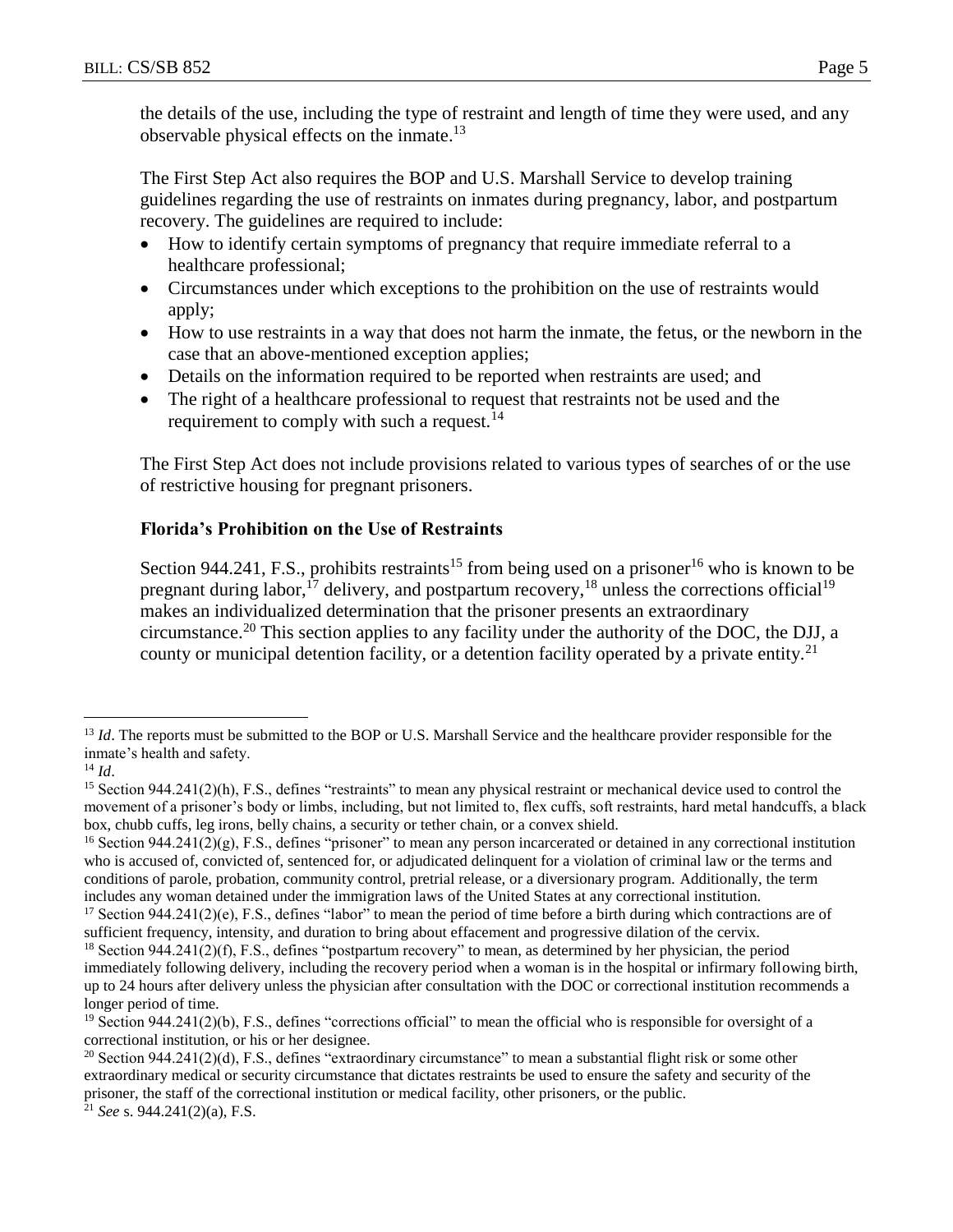A physician may request that restraints not be used for documentable medical purposes. In that case, the correctional officer, correctional institution employee, or other officer accompanying the pregnant prisoner may consult with the medical staff and if the officer determines there is an extraordinary public safety risk, the officer is authorized to apply restraints. However, leg, ankle, or waist restraints may not be used on any pregnant prisoner who is in labor or delivery.<sup>22</sup> If restraints are used on a pregnant prisoner, the:

- Type of restraint applied and the application of the restraint must be done in the least restrictive manner necessary; and
- Corrections official is required to make written findings within ten days after the use of restraints to document the extraordinary circumstance that required the use of the restraints.<sup>23</sup>

Leg, ankle, and waist restraints may not be used during the third trimester of pregnancy or when requested by the physician treating a pregnant prisoner unless there are significant documentable security reasons noted by the correctional institution to the contrary that would threaten the safety of the prisoner, the unborn child, or the public in general. Also, if wrist restraints are used, they must be applied in the front so the pregnant prisoner is able to protect herself in the event of a forward fall.<sup>24</sup> Any restraint of a prisoner who is known to be pregnant must be done in the least restrictive manner necessary in order to mitigate the possibility of adverse clinical consequences.<sup>25</sup>

Section 944.241(4), F.S., provides that any prisoner who is restrained may file a grievance with the correctional institution and be granted a 45-day extension if requested in writing pursuant to rules promulgated by the correctional institution and that a woman harmed through the use of restraints in violation of s. 944.241, F.S., is not prohibited from filing a complaint under any other relevant provision of federal or state law.

The DOC and the DJJ are required to adopt rules to administer the provisions and must inform female prisoners of such rules upon admission to the correctional institution, including the policies and practices in the prisoner handbook, and post the policies and practices in locations in the correctional institution where such notices are commonly posted and will be seen by female prisoners, including common housing areas and medical care facilities.<sup>26</sup>

The Florida Model Jail Standards (FMJS) are minimum standards which jails across Florida must meet to ensure the constitutional rights of those incarcerated are upheld. The FMJS Committee is required to develop and continually enforce model standards adopted by the group.<sup>27</sup> The FMJS Rule 11.15 adopts the language of s. 944.241, F.S., related to the use of restraints on pregnant inmates.

 $\overline{a}$  $22$  Section 944.241(3)(a), F.S.

<sup>&</sup>lt;sup>23</sup> Section 944.241(3)(b), F.S. The written findings must be kept on file by the DOC or correctional institution for at least five years.

<sup>&</sup>lt;sup>24</sup> Section 244.241(3)(c), F.S.

<sup>&</sup>lt;sup>25</sup> Section 944.241(3)(d), F.S.

<sup>26</sup> Section 944.241(5), F.S.

<sup>27</sup> The Florida Sheriff's Association (FSA), *Florida Model Jail Standards as of 1/1/2019, What is FMJS?*, available at <https://www.flsheriffs.org/law-enforcement-programs/training/florida-model-jail-standards> (last visited January 10, 2020) (hereinafter cited as "FMJS Rule").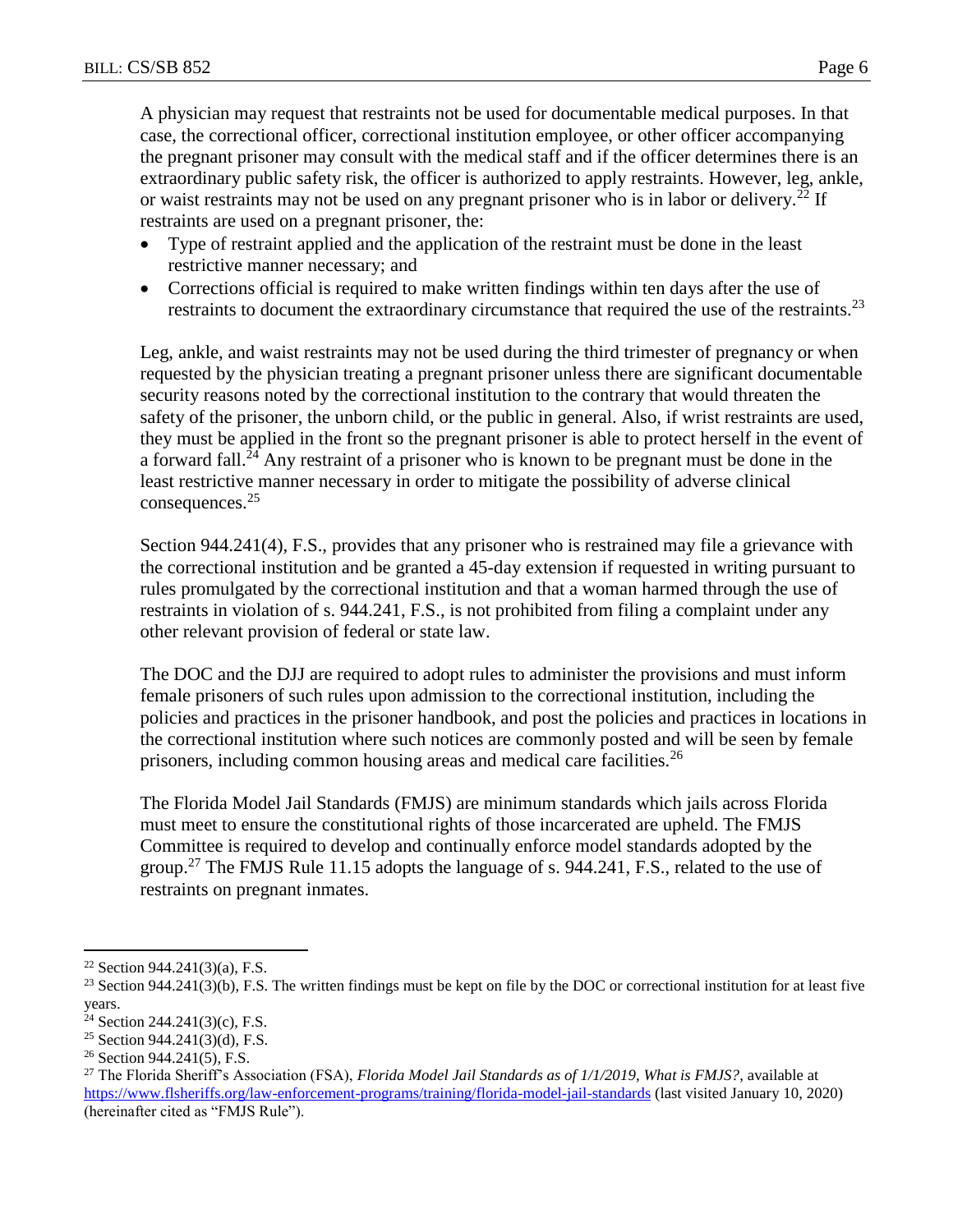#### **Searches of Detained Persons in Florida's Prisons and Other Facilities**

#### *Department of Corrections*

There are a number of searches of inmates that are utilized to control the introduction and movement of contraband and to prevent escapes of inmates, including searches while clothed, strip searches, and body cavity searches. $28$ 

Rule 33-602.204, of the Florida Administrative Code (Rule 33-602.204), in part, requires that body cavity searches must be conducted only by appropriate Health Services staff, but allows authorized staff to be of the opposite sex from the inmates.<sup>29</sup> Body orifice and cavity searches must be conducted only when authorized by the warden, assistant warden, or the correctional officer chief upon a finding that there exists reasonable cause to believe that an inmate has contraband secreted in a body cavity.<sup>30</sup>

Specified procedures and conditions must apply to body orifice and cavity searches, including, in part, that:

- The degree and intensity of the search must be the least required to bring the search to a conclusion.
- Oral cavity searches may be conducted visually as a routine element of any search of an inmate.<sup>31</sup>
- Physical intrusion into the inmate's body<sup>32</sup> or physical isolation and observation may be utilized in specified circumstances.<sup>33</sup>
- Prior to the initiation of the first phase of the search, and before each successive escalation of the search, the individual must be given opportunities to voluntarily remove and surrender the contraband. $34$

 $\overline{a}$ 

 $30$  Fla. Admin. Code R. 33-602(3)(b). Reasonable cause may be established from specified evidence, including confidential information received from a reliable source, irregularities found in the area of the body during a strip search, or observed actions or behavior resulting in reasonable cause to believe that the individual has secreted contraband within a body cavity. <sup>31</sup> Additionally, if there are indications that an inmate is concealing contraband in his or her mouth, the Rule states that the inmate will be restrained or be placed under constant visual observation and no restraints or holds may be applied in any manner which inhibit breathing or swallowing. However, the inmate may be physically controlled and isolated from other inmates if necessary in order to avoid his or her disposal of the contraband. When there is reasonable cause to believe contraband has been swallowed, any attempt to retrieve the contraband will be accomplished by Health Service staff. No physical intrusion into the inmate's oral cavity will be attempted by any other person other than Health Service staff.

 $32$  Fla. Admin. Code R. 33-602(3)(c)d.3. The specified circumstances allowing physical intrusion into the body include when: a member of the Health Services staff has determined that failure to remove the contraband presents an imminent danger to the health of the inmate; the contraband is clearly identified and is determined to be a clear and present danger to the security of the institution or the safety of the inmate or other persons; or the intrusion is necessary to retrieve the contraband for purposes of identification or to secure it as evidence and less intrusive means to retrieve such contraband are not feasible.

 $33$  Fla. Admin. Code R.  $33-602(3)(c)d.4$ . Physical isolation and observation are authorized when the inmate cannot or will not voluntarily remove and surrender the contraband or in the event that a Medical Doctor has determined that the physical removal of contraband may be hazardous to the health and safety of the inmate. The isolation must occur in a medically approved isolated setting under constant visual supervision until the contraband can be retrieved through natural means. The natural process of waste elimination must be used as an alternative to forcible intrusion into the body cavities or surgery when a Medical Doctor determines that the natural method is feasible and does not pose a hazard to the inmate's health and safety.

<sup>34</sup> Fla. Admin. Code R. 33-602(3)(c)d.6.

<sup>28</sup> Fla. Admin. Code R. 33-602.204.

<sup>29</sup> Fla. Admin. Code R. 33-602.204(3)(a).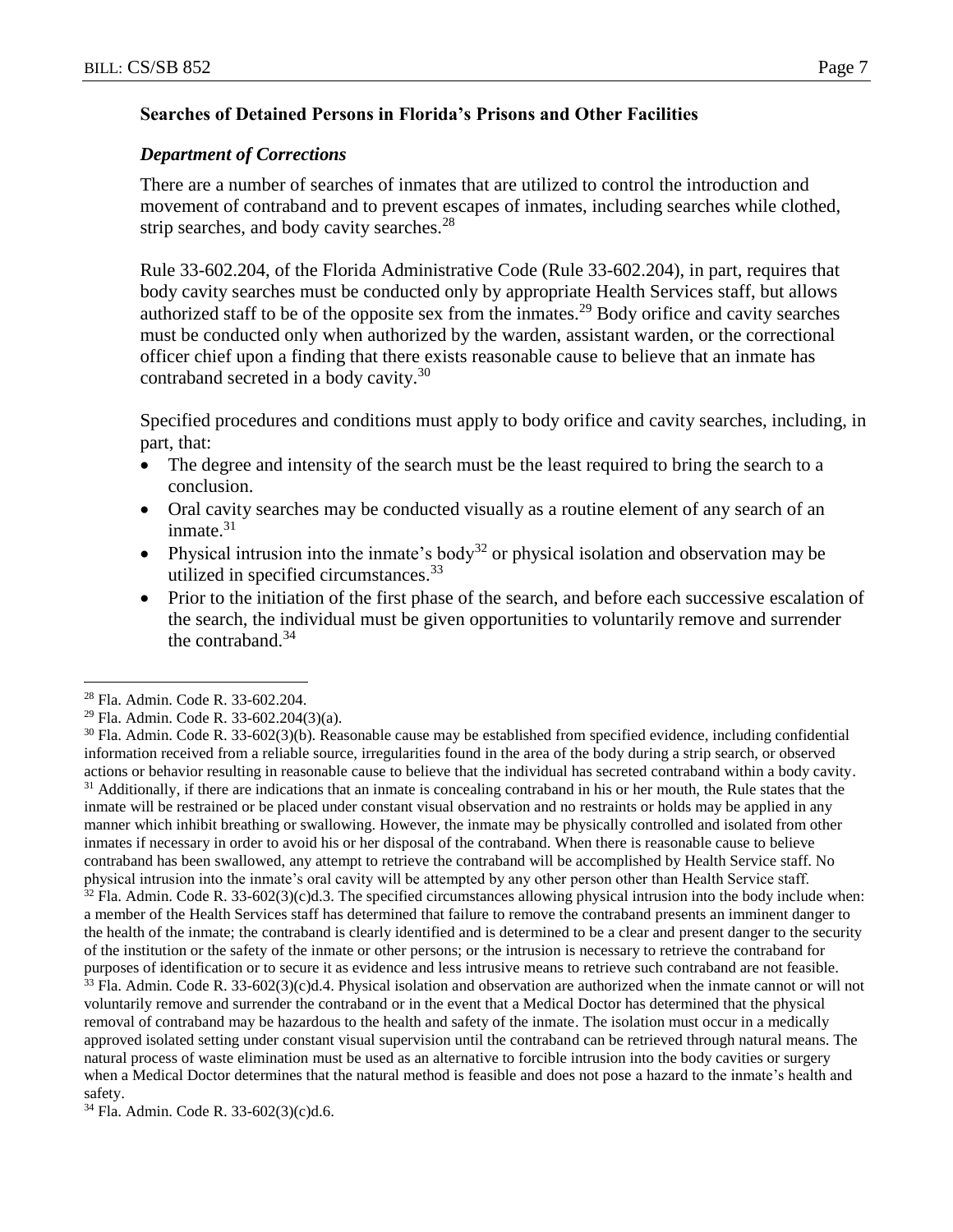- A specified correctional officer of the same sex must be physically present when the search is conducted.<sup>35</sup>
- The search must be made only by a physician or a designated member of the Health Services staff working under sanitary conditions and in a medically approved way using only the force necessary to ensure the person submits to the examination.<sup>36</sup>
- Complete and detailed documentation of all body cavity searches other than visual or metal detector searches must be submitted to the warden and include specified information.<sup>37</sup>

## *Department of Juvenile Justice*

The DJJ has implemented procedures for conducting searches of juveniles who are in detention as well as those that have been committed to a residential facility. Rule 63G-2.019(11), F.A.C., which addresses detention services within the DJJ, and Rule 63E-7.107, F.A.C., which addresses residential placement, provide very similar procedures for when searches of juveniles may occur.

These rules provide, in part, that:

- The Superintendent must ensure that the primary function of any search is to locate contraband and to identify any item or situation that may be hazardous or otherwise compromise safety or security.<sup>38</sup>
- All searches and the result of each search must be documented in specified documents.<sup>39</sup>
- Any item or situation which may compromise safety or security must be immediately reported to the detention officer supervisor and law enforcement must be contacted if any item found would be considered illegal under Florida law or if there is evidence of any type of unlawful activity.<sup>40</sup>

Further, the rules provide, in part, that:

- A frisk search must be conducted by an officer of the same sex as the youth being searched and such searches must be conducted:
	- o During admission.
	- o Following activities outside the secure area of the facility or visitation with a person from outside of the facility.
	- o Prior to and after transportation.
	- $\circ$  When there is a reasonable suspicion that a youth is harboring contraband.<sup>41</sup>
- Strip searches must be conducted during admission or if there is a reasonable suspicion a youth is harboring contraband and the strip search must be conducted in a private area with two staff members present, both of the same sex as the youth being searched.<sup>42</sup>

<sup>35</sup> Fla. Admin. Code R. 33-602(3)(c)d.7.

<sup>36</sup> Fla. Admin. Code R. 33-602(3)(c)d.9.-10.

<sup>37</sup> Fla. Admin. Code R. 33-602(3)(c)d.12.

<sup>38</sup> Fla. Admin. Code R. 63G-2.019(11)(a); Fla. Admin. Code R. 63E-7.107(2)(b).

<sup>39</sup> Fla. Admin. Code R. 63G-2.019(11)(b); Fla. Admin. Code R. 63E-7.107(2)(a).

<sup>&</sup>lt;sup>40</sup> Fla. Admin. Code R.  $63G-2.019(11)(d)$ . These provisions do not appear in Rule  $63E-7.107$ .

<sup>41</sup> Fla. Admin. Code R. 63G-2.019(11)(e); *See* Fla. Admin. Code R. 63E-7.107(2)(a) and (b).

 $42$  *See* Fla. Admin. Code R. 63G-2.019(11)(e)4. and 5.; Fla. Admin. Code R. 63E-7.107(2)(a). A strip search is a visual check of a youth without clothing. Both of these Rules also provide that if two staff of the same sex as the youth are not available that one staff of the same sex as the youth may conduct the strip search while a staff of the opposite sex is positioned to observe the staff person conducting the search outside the view of the youth.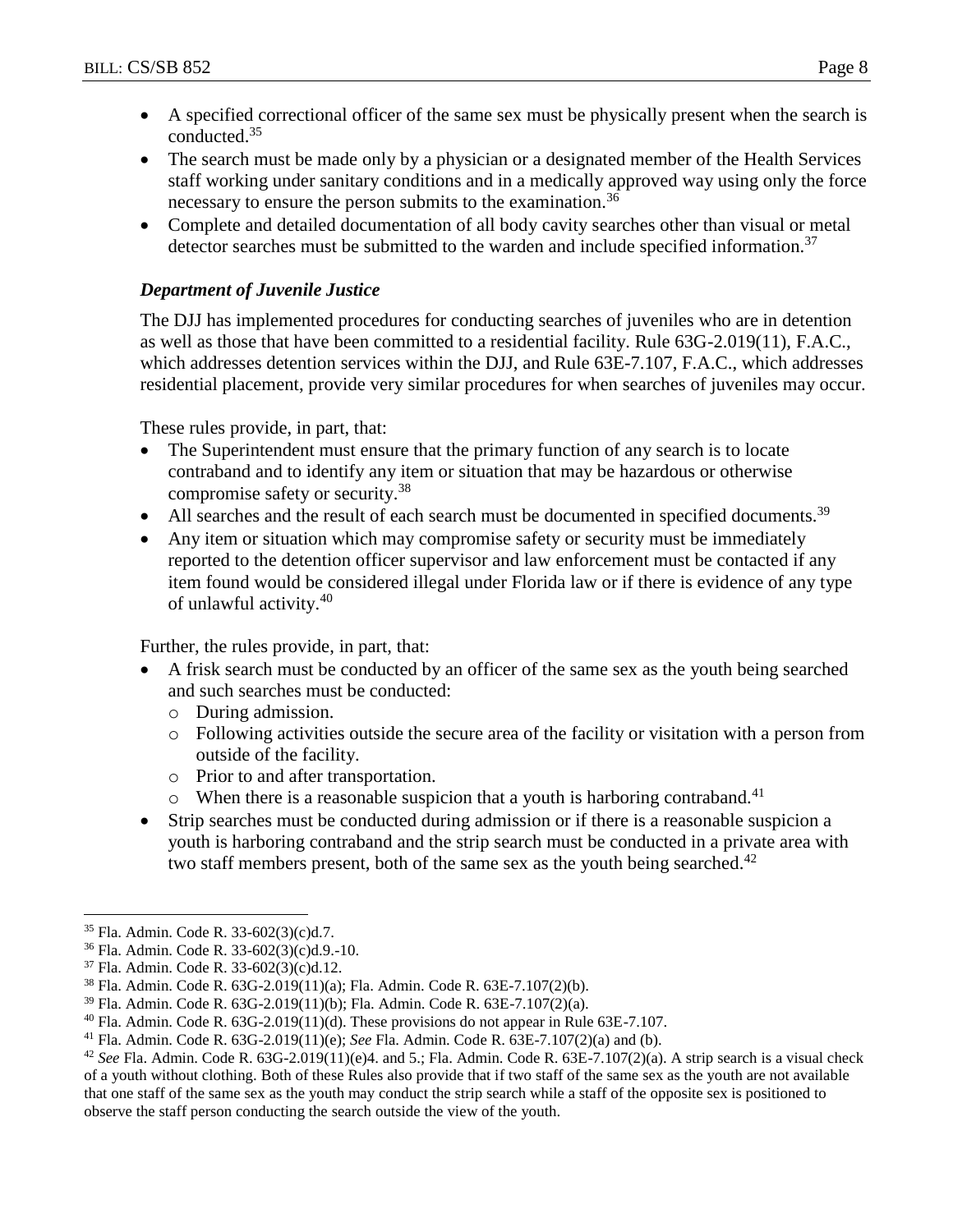- Staff must explain the purpose and procedure of the search, assure the youth of his or her safety, avoid using unnecessary force, and treat the youth with dignity and respect to minimize the youth's stress and embarrassment. $43$
- Staff may not search or physically examine a transgender or intersex youth for the sole purpose of determining the youth's genital status.<sup>44</sup>
- Cavity searches must be approved by the superintendent, conducted by trained medical personnel in a hospital setting, and only conducted when it is strongly suspected that a youth has concealed contraband in a body cavity.<sup>45</sup>

# *County Detention Facilities*

The FMJS also had model standards for conducting searches on inmates in the custody of a county detention facility. FMJS Rules 4.2 and 4.3, provide that inmates must be searched by certified staff when being admitted to a detention facility and that the provisions of s. 901.211, F.S., must apply to such searches. Additionally, a body cavity search is only authorized to be conducted by licensed medical personnel.<sup>46</sup>

Section 901.211, F.S., in part, provides that a person arrested for a traffic, regulatory, or misdemeanor offense, except in a case which is violent in nature, which involves a weapon, or which involves a controlled substance, may not be strip searched $47$  unless certain circumstances apply.<sup>48</sup> Each strip search is required to be performed by a person of the same gender as the arrested person and on premises where the search cannot be observed by persons not physically conducting or observing the search. Additionally, an observer must be of the same gender as the arrested person.<sup>49</sup> Any body cavity search must be performed under sanitary conditions.<sup>50</sup>

 $\overline{a}$ <sup>43</sup> Fla. Admin. Code R. 63G-2.019(11)(e)6.; Fla. Admin. Code R. 63E-7.107(2).

<sup>&</sup>lt;sup>44</sup> Fla. Admin. Code R. 63G-2.019(11)(e)7. Further, if the youth's genital status is unknown, it may be determined during conversation with the youth, by reviewing medical records, or, if necessary, by learning that information as part of a broader medical examination conducted in private by a medical practitioner. Rule 63E-7.107 is silent on this provision. <sup>45</sup> Fla. Admin. Code R. 63G-2.019(11)(e)8.; Fla. Admin. Code R. 63E-7.107(2)(c).

<sup>46</sup> FMJS Rule 4.2 and 4.3. A written report documenting such action must be submitted to the officer-in-charge or designee. <sup>47</sup> Section 901.211(1), F.S., defines the term "strip search" to mean having an arrested person remove or arrange some or all of his or her clothing so as to permit a visual or manual inspection of the genitals; buttocks; anus; breasts, in the case of a female; or undergarments of such person.

<sup>48</sup> *See* s. 901.211(2), F.S.

<sup>49</sup> Section 901.211(3), F.S.

<sup>50</sup> Section 901.211(4), F.S.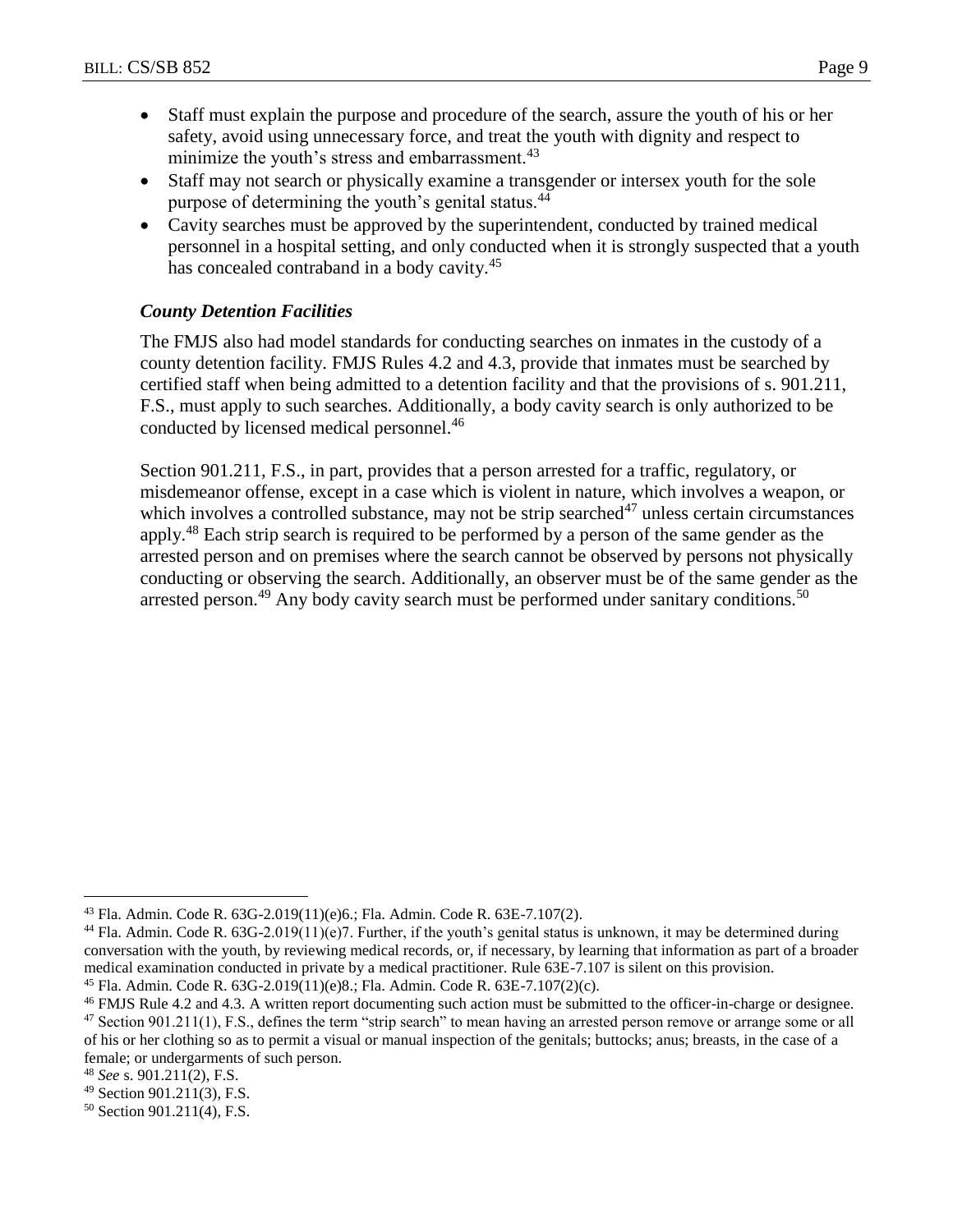#### **Confinement in Florida's Correctional Facilities**

#### *Department of Corrections*

#### Confinement - General

Inmates in the custody of the DOC may be placed in confinement status based on specified conditions, which are detailed in the DOC's rules. Confinement status types used by the DOC include administrative or disciplinary confinement and protective management. "Administrative confinement" means the temporary removal of an inmate from the general inmate population in order to provide for security and safety until such time as more permanent inmate management processes can be concluded.<sup>51</sup> "Disciplinary confinement" means a form of punishment in which inmates found guilty of committing violations of the DOC rules are confined for specified periods of time to individual cells based upon authorized penalties for prohibited conduct.<sup>52</sup> "Protective management" means a special management status for the protection of inmates from other inmates in an environment as representative of that of the general population as is safely possible. $53$ 

All inmates are subject to the same consideration for placement in administrative or disciplinary confinement. These types of confinement may limit conditions and privileges to assist with promoting the security, order, and effective management of the institution, but otherwise the treatment of inmates in confinement is as near to that of the general population as assignment to confinement permits.<sup>54</sup> For protective management, the rule provides that other privileges may be restricted on a daily case-by-case basis when such restrictions are necessary for the security, order, or effective management of the institution.<sup>55</sup>

Certain procedures appear to apply consistently across all types of confinement, such as:

- Prior to placing the inmate in confinement, the inmate is given a pre-confinement health assessment or medical evaluation.<sup>56</sup>
- The ability to house inmates in confinement with other inmates, subject to the inmates being interviewed by the housing supervisor to ensure that none of the inmates constitute a threat to each other prior to placing inmates in the same cell.<sup>57</sup>

<sup>51</sup> Fla. Admin. Code R. 33-602.220(1)(a).

<sup>52</sup> Fla. Admin. Code R. 33-602.222(1)(f).

 $53$  Fla. Admin. Code R. 33-602.221(1)(j). Protective management is not disciplinary in nature and, to the extent possible, all less restrictive avenues to address protection needs must be employed.

<sup>54</sup> Fla. Admin. Code R. 33-602.220(5); Fla. Admin. Code R. 33-602.221(2)(a) and (4); and Fla. Admin. Code R. 33- 602.222(4).

 $<sup>55</sup>$  Fla. Admin. Code R. 33-602.221(4)(t). All such restrictions must be documented on a specified form and reported to the</sup> Inmate Classification Team (ICT). The ICT is authorized to restrict privileges on a continuing basis after a determination that such restrictions are necessary for the security, order or effective management of the institution. The ICT's decision for continuing restriction must also be documented on a specified form.

<sup>56</sup> *See* Fla. Admin. Code R. 33-602.220(2)(b) and (c) and Fla. Admin. Code R. 33-602.222(2)(a). An inmate does not have to be given the pre-confinement evaluation if he or she is currently in another confinement status that required a pre-

confinement medical assessment. Rule 33-602.221, related to protective management is silent on whether a pre-confinement evaluation is necessary.

<sup>57</sup> Fla. Admin. Code R. 33-602.220(4)(a); Fla. Admin. Code R. 33-602.221(3)(a); and Fla. Admin. Code R. 33-602.222(3).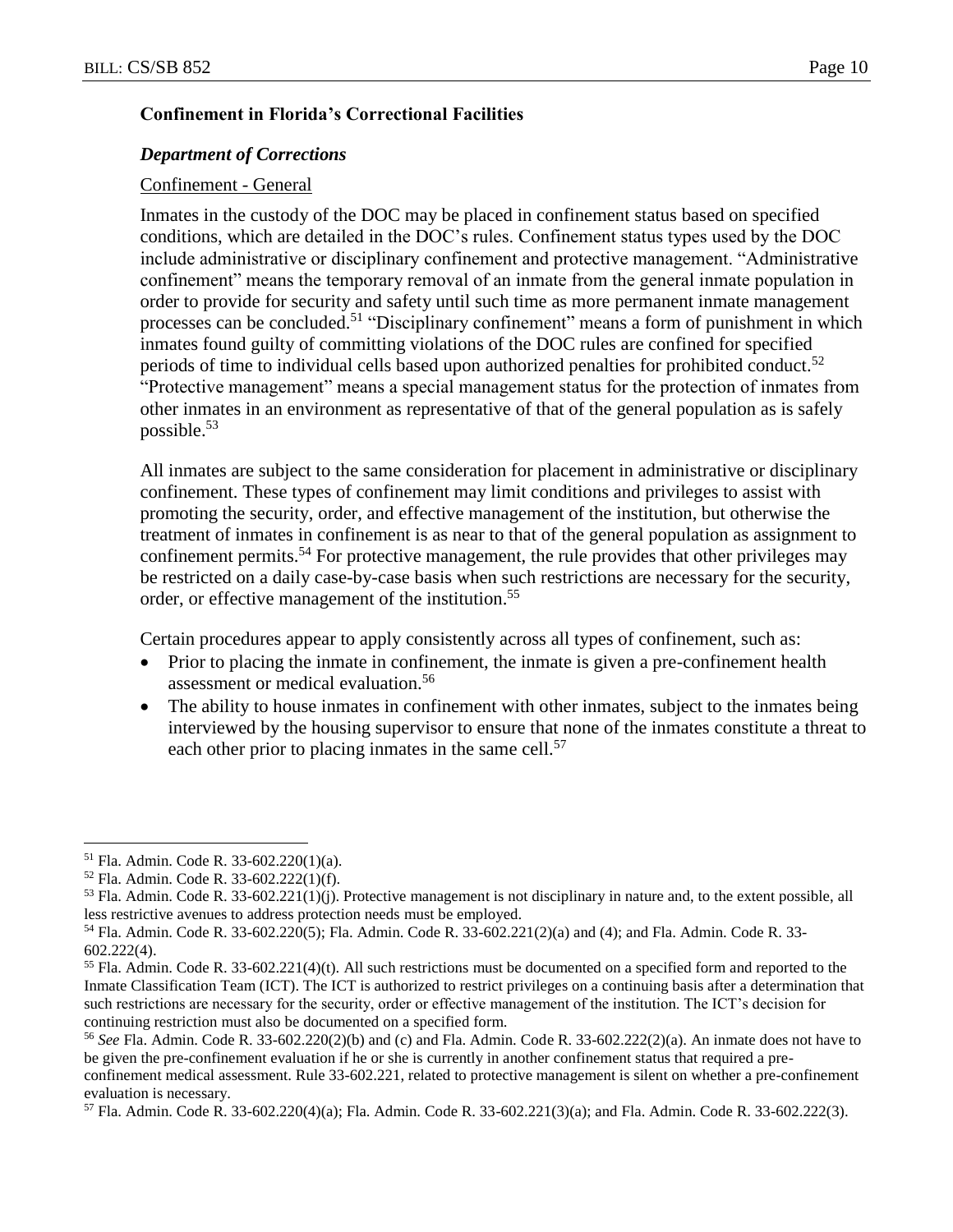The number of inmates housed in an administrative confinement cell must not exceed the number of bunks in the cell.<sup>58</sup>

Inmates in confinement retain certain modified privileges, as mentioned above. For example, such inmates are provided:

- Exercise, which occurs either in the inmate's cell if confined on a 24-hour basis or, if confinement extends beyond a 30-day period, three hours per week of exercise at a minimum outdoors.
- Showers at least three times per week and on days that the inmate works.
- Normal institution meals.<sup>59</sup>
- The same clothing and clothing exchange as is provided to the general inmate population.<sup>60</sup>
- Out of cell time is permitted for regularly scheduled mental health services, unless, within the past four hours, the inmate has displayed hostile, threatening, or other behavior that could present a danger to others.
- Correspondence opportunities which are the same as the general inmate population.
- Telephone privileges for emergency situations, when necessary to ensure the inmate's access to courts, or in any other circumstance when a call is authorized by the warden or duty warden.
- Visits, when authorized by the warden or his or her designated representative.
- Legal visits, unless there is evidence that the visit is a threat to security and order.<sup>61</sup>
- Legal materials in the same manner as in the general population as long as security concerns permit. $62, 63$

# Administrative Confinement

 $\overline{a}$ 

Florida Administrative Rule 33-602.220 provides that an inmate may be placed into administrative confinement for the following reasons:

- Disciplinary charges are pending and the inmate needs to be temporarily removed from the general inmate population in order to provide for security or safety until such time as the disciplinary hearing is held.
- Outside charges are pending against the inmate and the presence of the inmate in the general population would present a danger to the security or order of the institution.
- Pending review of an inmate's request for protection from other inmates.
- An inmate has presented a signed written statement alleging that they are in fear of staff and has provided specific information to support this claim.

<sup>58</sup> Fla. Admin. Code R. 33-602.220(4)(a) and (d); Fla. Admin. Code R. 33-602.221(3); and Fla. Admin. Code R. 33- 602.222(3)(a).

<sup>&</sup>lt;sup>59</sup> The exception to this is when an item on the normal menu creates a security problem in the confinement unit, in which case, another item of comparable quality is substituted. Utilization of the special management meal is authorized for any inmate in administrative confinement who uses food or food service equipment in a manner that is hazardous to him or herself, staff, or other inmates.

 $60$  The exception to this is when there is an individual factual basis that exceptions are necessary for the welfare of the inmate or the security of the institution.

<sup>&</sup>lt;sup>61</sup> The warden or his or her designee must approve all legal visits in advance.

 $62$  An inmate in confinement may be required to conduct legal business by correspondence rather than a personal visit to the law library if security requirements prevent a personal visit. However, all steps are taken to ensure the inmate is not denied needed access while in administrative confinement.

<sup>63</sup> Fla. Admin. Code R. 33-602.220(5); 33-602.221(4); and 33-602.222(4).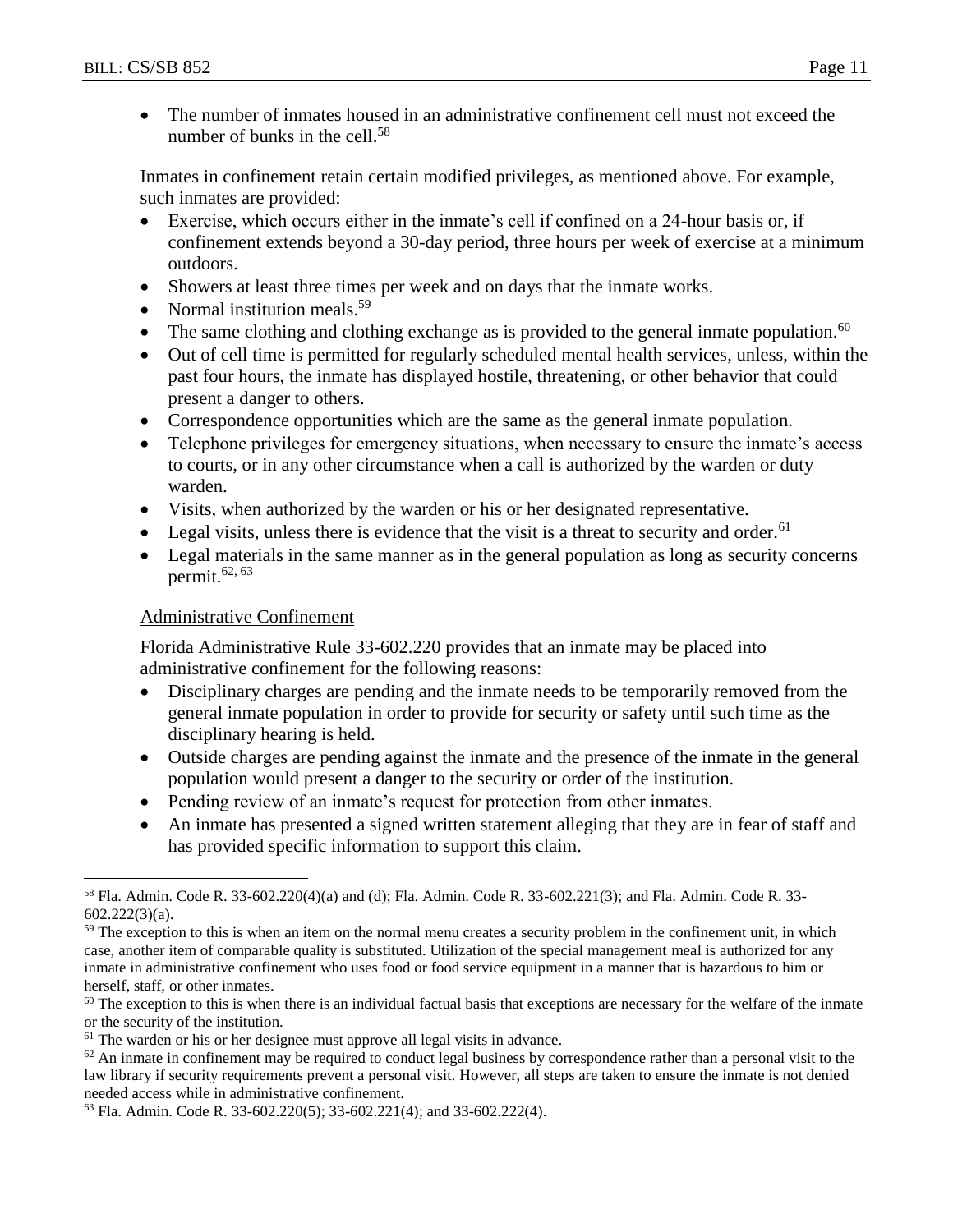- An investigation, evaluation for change of status, or transfer is pending and the presence of the inmate in the general population might interfere with that investigation or present a danger to the inmate, other inmates, or to the security and order of the institution.
- An inmate is received from another institution when classification staff is not available to review the inmate file and classify the inmate into general population.<sup>64</sup>

Staff are required to conduct regular visits to administrative confinement. These visits are to be conducted a minimum of:

- At least every 30 minutes by a correctional officer, but on an irregular schedule.
- Daily by the housing supervisor.
- Daily by the shift supervisor on duty for all shifts except in the case of riot or other institutional emergency.
- Weekly by the chief of security, when on duty at the facility, except in the case of riot or other institutional emergency.
- Daily by a clinical health care person.
- Weekly by the chaplain, warden, assistant wardens, a classification officer, and a member of the ICT.<sup>65</sup>

An inmate is assessed weekly to determine the appropriateness of placement with the goal of returning the inmate to general population as soon as the facts of the case indicate that such return can be done safely.<sup>66</sup> Other assessment requirements that are applicable to inmates who have been confined for more than 30 days include:

- A psychological screening assessment by a mental health professional to determine his or her mental condition.<sup>67</sup>
- An interview by the ICT, who must prepare a formal assessment and evaluation report after each 30 day period in administrative confinement.<sup>68</sup>

### Disciplinary Confinement

Staff are required to conduct regular visits to disciplinary confinement in the same frequency as mentioned above related to administrative confinement with the addition of specific visits as follows:

 As frequently as necessary, but not less than once every 30 days, by a member of the ICT to ensure that the inmate's welfare is properly provided for and to determine the time and method of release.

 $68$  Fla. Admin. Code R. 33-602.220(8)(c) and (d). Additionally, the state classification office (SCO) reviews the reports provided by mental health and the ICT, and may interview the inmate, to determine the final disposition of the inmate's administrative confinement status.

 $\overline{a}$ <sup>64</sup> Fla. Admin. Code R. 33-602.220(3).

<sup>65</sup> Fla. Admin. Code R. 33-602.220(4).

<sup>66</sup> Fla. Admin. Code R. 63-602.220(8)(a).

 $67$  Fla. Admin. Code R. 33.602.220(8)(b). The assessment includes a personal interview if determined necessary by mental health staff. All such assessments are documented in the inmate's mental health record. The psychologist or psychological specialist prepares a report and presents it to the ICT regarding the results of the assessment with recommendations. The ICT then makes the decision to continue administrative confinement. If the decision is to continue confinement, a psychological screening assessment is completed at least every 90-day period.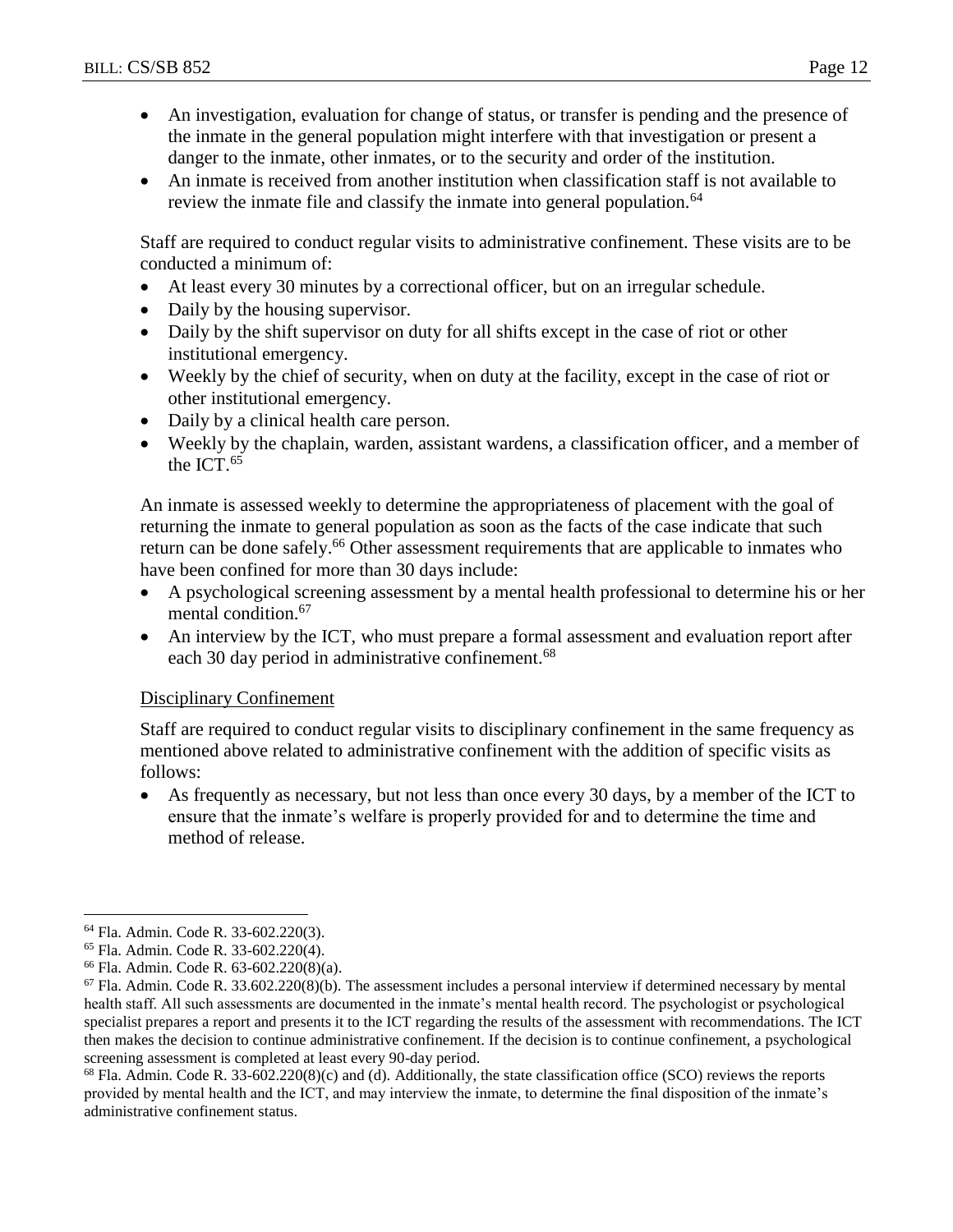As frequently as necessary by the SCO to ensure that the inmate's welfare is provided for and to determine if the inmate should be released if said inmate is housed in disciplinary confinement for longer than  $60$  consecutive days.<sup>69</sup>

#### *Department of Juvenile Justice*

The DJJ does not use solitary confinement with youth that are in the custody of its secure detention centers<sup>70</sup> or residential commitment programs.<sup>71</sup> Section 985.03(7), F.S., defines a "child" or "juvenile" or "youth" to mean any person under the age of 18 or any person who is alleged to have committed a violation of law occurring prior to the time that person reached the age of 18 years.

The DJJ, in conjunction with the Annie E. Casey Foundation, has implemented the Juvenile Detention Alternatives Initiative (JDAI). JDAI is the most widely recognized set of national best practices on the practices and conditions inside juvenile justice facilities. The JDAI Standards provide that solitary confinement can never be used for purposes of punishment or discipline and must be limited to periods of less than four hours.<sup>72</sup>

The DJJ does use short-term supervised confinement, precautionary observation, and secure and controlled observation for youth presenting an immediate danger to themselves or others in its detention and residential facilities. Additionally, medical confinement is used for youth who present with a communicable disease that may infect others.<sup>73</sup>

#### Detention Facilities

 $\overline{a}$ 

The applicable DJJ Rules provide definitions related to types of confinement, including behavioral confinement and medical confinement. "Behavioral confinement" is defined to mean placement of a youth in a secure room during volatile situations in which a youth's sudden or unforeseen onset of behavior imminently and substantially threatens the physical safety of others or himself or herself.<sup>74</sup> "Medical confinement" is defined to mean the placement of a youth in a

 $^{69}$  Fla. Admin. Code R. 33-602.222(7). Fla. Admin. Code R. 33-602.222(1)(1) provides that the SCO refers to the office or office staff at the central office level that is responsible for the review of inmate classification decisions. Duties include approving, disapproving, or modifying ICT recommendations.

 $70$  Section 985.03(19), F.S., defines "detention center or facility" to mean a facility used pending court adjudication or disposition or execution of court order for the temporary care of a child alleged or found to have committed a violation of law. A detention center or facility may provide secure custody. A facility used for the commitment of adjudicated delinquents is not considered a detention center or facility.

<sup>71</sup> Section 985.43, F.S., provides that upon adjudication of a delinquency case a court may commit a youth to the DJJ for placement in a residential commitment program. Section 985.03(44), F.S., which defines "restrictiveness level," addresses the different levels of commitment programs, including, in part, "minimum-risk nonresidential," "nonsecure residential," and "high-risk residential."

<sup>72</sup> *See* JDAI, A Project of the Annie E. Casey Foundation, *Revised JDAI Standards*, *Standards Instrument*, *2014 Update*, p. 6, December 2014, available at [http://www.cclp.org/wp-content/uploads/2016/06/JDAI-Detention-Facility-Assessment-](http://www.cclp.org/wp-content/uploads/2016/06/JDAI-Detention-Facility-Assessment-Standards.pdf)[Standards.pdf](http://www.cclp.org/wp-content/uploads/2016/06/JDAI-Detention-Facility-Assessment-Standards.pdf) (last visited January 10, 2020).

<sup>73</sup> The DJJ, *SB 624 Agency Analysis*, p. 2, January 31, 2019 (on file with the Senate Committee on Criminal Justice)(hereinafter cited as "The DJJ SB 624 Analysis")[SB 624 (2019) addressed confinement for youth in the custody of the DOC, the DJJ, and county detention facilities); *See also* Fla. Admin. Code Chs. 63E-7, 63G-2, and 63N-1. <sup>74</sup> Fla. Admin. Code R. 63G-2.014(7).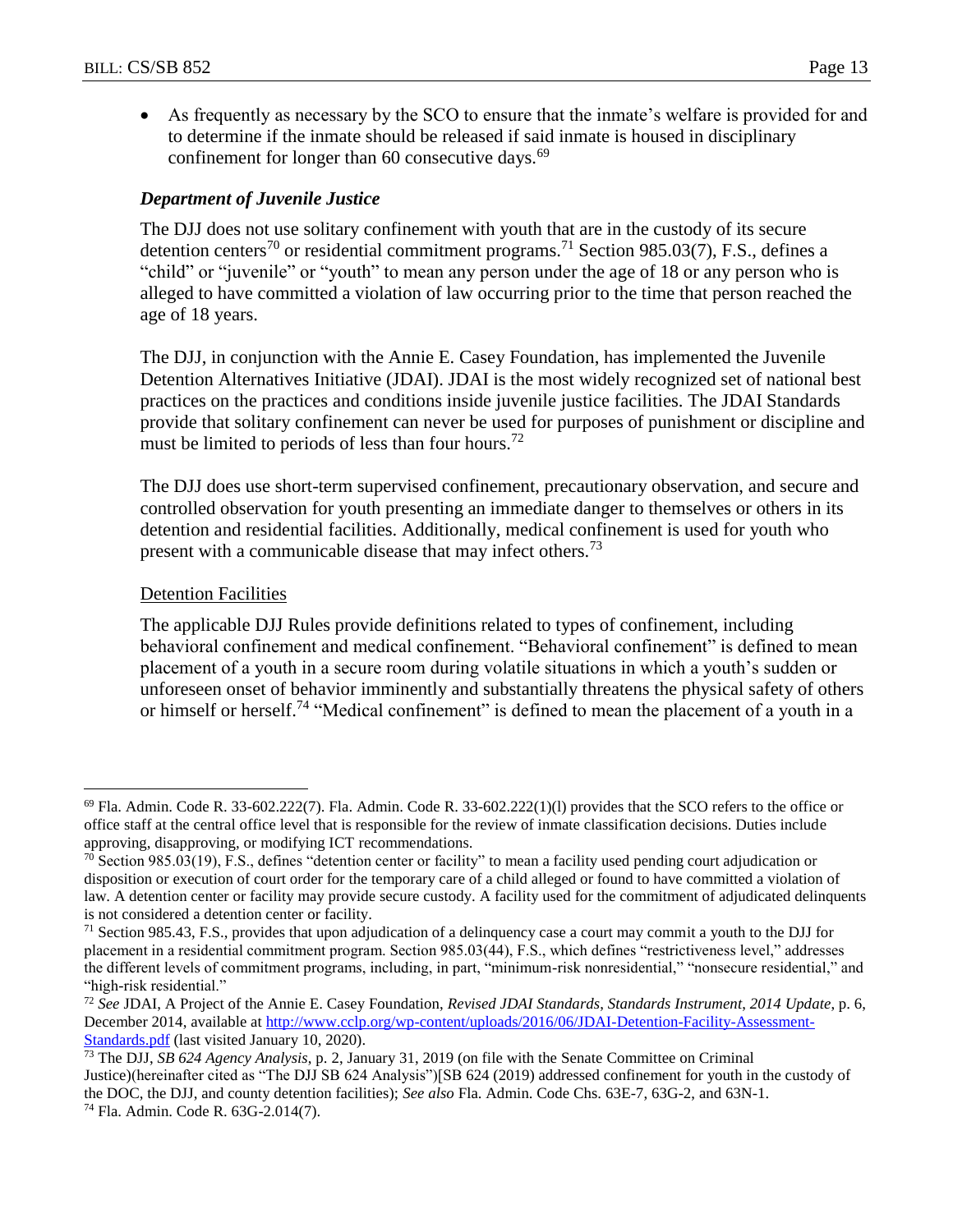secure room to allow the youth to rest and recover from illness and/or prevents the spread of a communicable illness (i.e. flu, H1N1 virus, etc.).<sup>75</sup>

Additionally, confinement may not be used to harass, embarrass, demean, or otherwise abuse a youth. The use of confinement must be monitored by the superintendent or designee and the time limit for placement of a youth in confinement is no more than eight hours unless the superintendent or his or her designee grants an extension because release of the youth would imminently threaten his or her safety or the safety of others. The Regional Director or designee must review and grant any confinement extended beyond 24 hours, and, if granted, must notify the Assistant Secretary or designee.<sup>76</sup>

A confinement report must be submitted by the detention officer as soon as possible, but no later than one hour after the youth's confinement. The confinement report must be reviewed by the detention officer's supervisor as soon as possible, but no later than two hours after the youth's confinement. The detention officer supervisor must evaluate and document the youth's status, at a minimum, every three hours to determine if the continued confinement of the youth is required. A youth is prohibited from being held in confinement beyond 72 hours without a confinement hearing.<sup>77</sup>

### Residential Commitment Facilities

The DJJ Rules applicable to residential facilities prohibits a residential commitment program's behavior management system from including disciplinary confinement, wherein a youth is isolated in a locked room, as discipline for misbehavior.<sup>78</sup> A residential commitment program may use room restriction, which is described to mean temporarily restricting the youth's participation in routine activities by requiring the youth to remain in his or her sleeping quarters, when:

- A youth is out of control or a suicide risk.
- A supervisor has given prior approval for each use of room restriction.
- It does not exceed four hours and the door to the room remains open to facilitate staff supervision.
- Staff engages, or attempts to engage, the youth in productive interactions at least every 30 minutes.
- The program does not deny a youth basic services, such as regular meals and physical or mental health services.
- The program staff uses strategies, such as conflict resolution and constructive dialogue, to facilitate the youth's reintegration into the general population.<sup>79</sup>

The program documents certain details for each case of room restriction, including:

- A description of the behavior that resulted in room restriction;
- The date and time room restriction was implemented;

 $\overline{a}$  $<sup>75</sup>$  Fla. Admin. Code R. 63G-2.014(50). The use of medical confinement is not intended as punishment or discipline and is</sup> ordered by the Designated Health Authority.

<sup>76</sup> Fla. Admin. Code R. 63G-2.022(4).

<sup>77</sup> Fla. Admin. Code R. 63G-2.022(4).

<sup>78</sup> Fla. Admin. Code R. 63E-7.009(3)(e).

<sup>79</sup> Fla. Admin. Code R. 63E-7.009(4).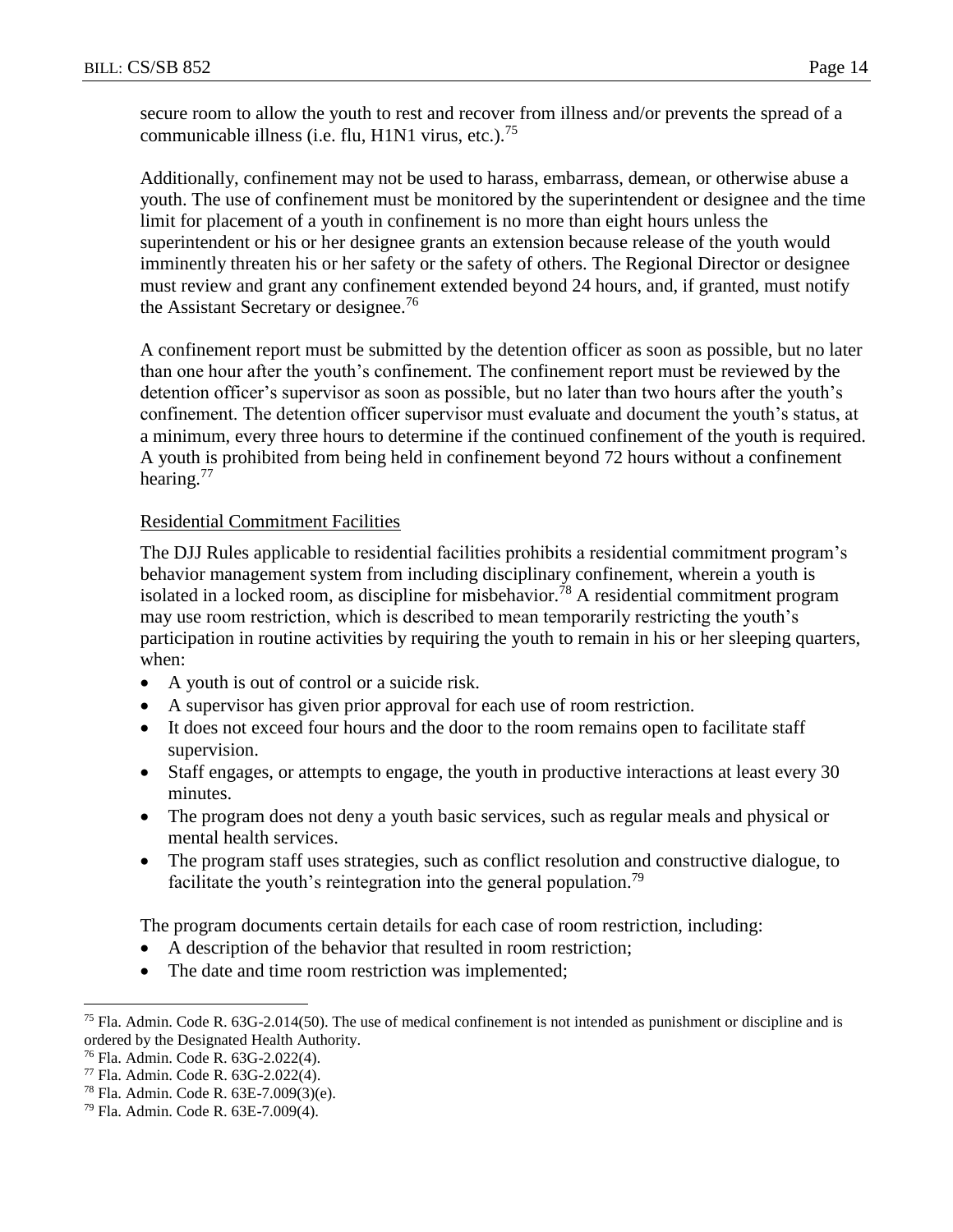- The name of the staff person who recommended the use of room restriction and the name of the approving supervisor;
- The name of the staff person removing the youth from room restriction;
- The date and time of removal and a description of the youth's behavior and attitude upon removal; and
- Follow-up actions taken or attempted to help re-integrate the youth back into the general population when released from room restriction.<sup>80</sup>

A residential commitment program must ensure that staff observe a youth at least every ten minutes while in their sleeping quarters, including when on room restriction. Staff must conduct the observations in a manner to ensure the safety and security of each youth and document real time observations manually or electronically.<sup>81</sup>

Further, a residential commitment program may use controlled observation only when necessary and as a last resort.<sup>82</sup> Controlled observation is defined to mean an immediate, short-term crisis management strategy, not authorized for use as punishment or discipline, wherein a youth in a residential commitment program is placed in a separate, identified, safe, and secure room.<sup>83</sup> Such specified programs are authorized to temporarily place a youth in a controlled observation room only in the following situations when non-physical interventions would not be effective:

- Emergency safety situations where there is imminent risk of the youth physically harming himself or herself, staff, or others; or
- When the youth is engaged in major property destruction that is likely to compromise the security of the program or jeopardize the youth's safety or the safety of others.<sup>84</sup>

Controlled observation has a maximum time limit of two hours, that can be extended by the program director in two-hour increments for no longer than 24 hours. Youth who are in controlled observation receive the standard 10-minute sight and sound check along with documentation of their behavior in 15-minute intervals.<sup>85</sup>

A supervisor with delegated authority must give prior authorization for each use of controlled observation unless the delay caused by seeking prior approval would further jeopardize the safety of others and the program's security. Staff is prohibited from leaving a youth alone in a controlled observation room until an inspection of the room is conducted and it is deemed safe, secure, and in compliance with specified guidelines.<sup>86</sup> The Rule further provides specific

 $\overline{a}$ <sup>80</sup> *Id*. Further, Rule 63E-7.011, F.A.C., provides that a youth is prohibited from large muscle exercise when he or she is temporarily separated from the general population, including when placed on controlled observation or room restriction status pursuant to Rule 63E-7.013, F.A.C. However, if a youth is restricted to a room, the program must give the youth an opportunity for large muscle exercise as soon as is reasonably possible after the youth is reintegrated into the general population.

<sup>81</sup> Fla. Admin. Code R. 63E-7.013(3)(b).

<sup>82</sup> Fla. Admin. Code R. 63E-7.013(16).

<sup>83</sup> Fla. Admin. Code R. 63E-7.002(20).

<sup>84</sup> Fla. Admin. Code R. 63E-7.013(16).

<sup>85</sup> The DJJ SB 624 Agency Analysis, p. 2.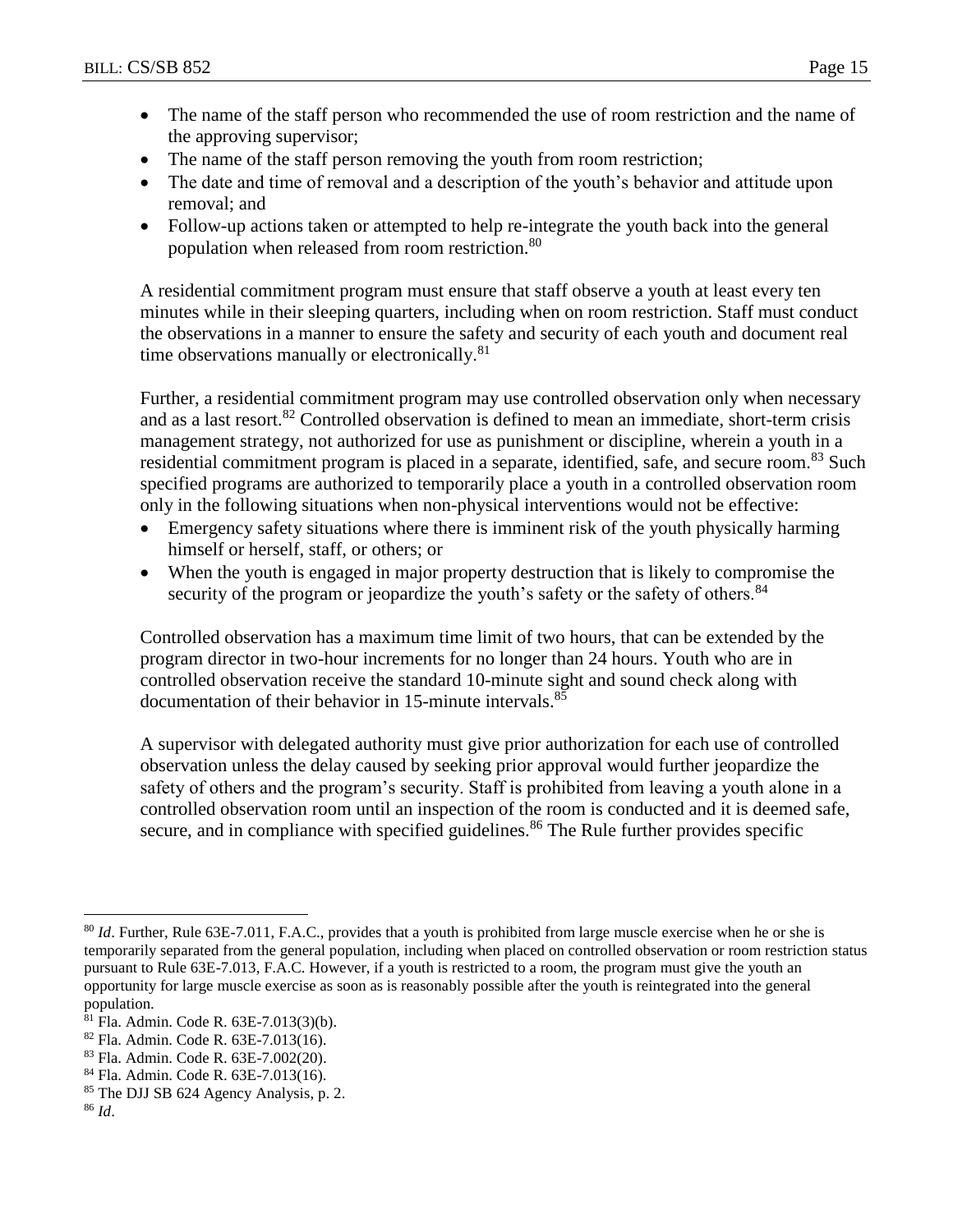procedures for how to address a youth whose health or safety deteriorates once placed into controlled observation.<sup>87</sup>

The Rule prohibits the use of controlled observation as punishment or discipline.<sup>88</sup>

#### *County Detention Facilities*

The FMJS defines terms such as administrative confinement and disciplinary confinement. "Administrative confinement" is defined to mean the segregation of an inmate for investigation, protection, or some cause other than disciplinary action.<sup>89</sup> "Disciplinary confinement" is defined to mean the segregation of an inmate for disciplinary reasons.  $90$ 

The FMJS provides that inmates may be placed in administrative confinement for the purpose of ensuring immediate control and supervision when it is determined they constitute a threat to themselves, to others, or to the safety and security of the detention facility. The Rule requires an incident report or disciplinary report to follow the action that prompted placement in administrative confinement. Additionally, the time of release for inmates in disciplinary or administrative confinement must be recorded and filed in the inmate's file.<sup>91</sup>

Each inmate in administrative confinement must receive housing, food, clothing, medical care, exercise, visitation, showers, and other services and privileges comparable to those available to the general population except as justified by his or her classification status or special needs inmate status.<sup> $92, 93$ </sup> Further, special needs inmates should be checked by medical staff at intervals not exceeding 72 hours and inmates in administrative or disciplinary confinement must bathe twice weekly.<sup>94</sup> The FMJS provides that the Officer-in-Charge or designee must see and talk to each inmate in disciplinary or administrative confinement at least once each morning and once each afternoon and document the inmate's general condition and attitude at each visit.<sup>95</sup>

Additionally, the FMJS requires that an inmate confined in an isolation cell used for medical purposes be examined by a physician or designee within 48 hours following his or her confinement in such area or cell. A physician or designee must determine when the inmate will be returned to the general population. The inmate must remain in isolation if the physician or designee:

Finds that the inmate presents a serious risk to himself or others; or

<sup>87</sup> *See* Fla. Admin. Code R. 63E-7.013(16)(e)-(i). For example, a youth must be immediately removed from the controlled observation room and provided follow-up mental health services if he or she begins demonstrating acute psychological distress or suicide risk behaviors subsequent to placement in controlled observation.

<sup>88</sup> Fla. Admin. Code R. 63E-7.001(20).

<sup>89</sup> The FMJS Rule 1.2.

<sup>&</sup>lt;sup>90</sup> The FMJS Rule 1.17.

<sup>&</sup>lt;sup>91</sup> The FMJS Rule 13.13.

<sup>92</sup> *Id.*

<sup>93</sup> The FMJS Rule 5.4 defines "special needs inmates" as "inmates who have been determined by the health authority to be mentally ill, suicidal, alcoholic or drug addicted going through withdrawal and in need of close monitoring."

<sup>&</sup>lt;sup>94</sup> The FMJS Rule 13.13.

<sup>&</sup>lt;sup>95</sup> The FMJS Rule 13.14.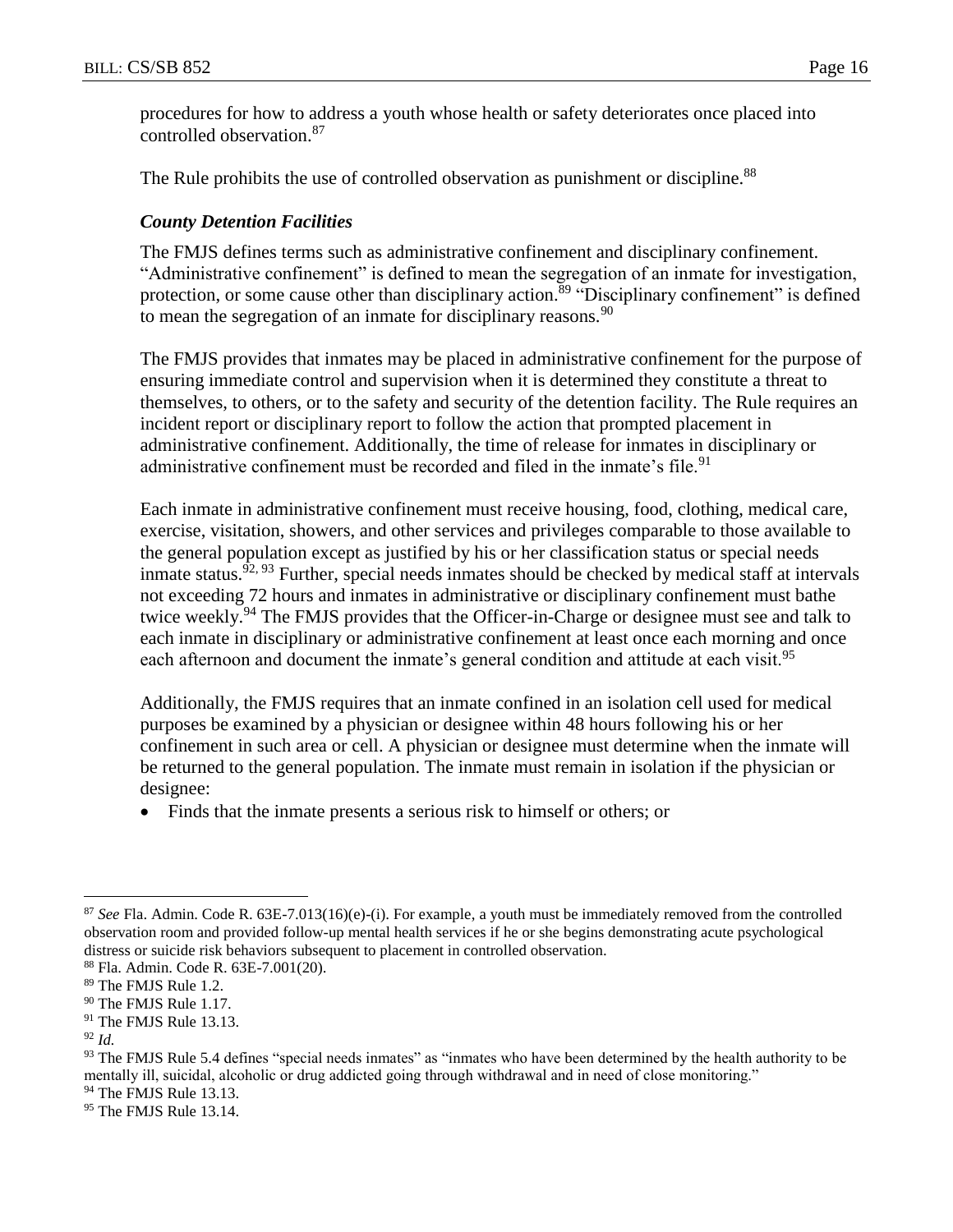• Continues to provide the inmate with follow-up medical care and treatment during the entire time that the inmate remains confined in such area or cell as deemed necessary.<sup>96</sup>

Florida law and the rules of the DOC, the DJJ, and the FMJS do not appear to address restrictive housing of pregnant prisoners in separate provisions.

### **III. Effect of Proposed Changes:**

The bill amends s. 944.241, F.S., modifying current provisions for using restraints on a pregnant prisoner and prescribing procedures for when a pregnant prisoner may be subject to an invasive body cavity search or placed in restrictive housing.

Additionally, the bill renames the Act the "Tammy Jackson Healthy Pregnancies for Incarcerated Women Act."

#### **Definitions**

The bill amends the definitions section to:

- Expand the term "extraordinary circumstance" to apply to the exceptions of circumstances that dictate the use of restrictive housing in addition to the use of restraints.
- Add the definitions:
	- o "Invasive body cavity search," which means a search that involves a manual inspection using touch, insertion, or probing of the openings, cavities, and orifices of the human body, including, but not limited to the genitals, buttocks, anus, or breasts that is not conducted for a medical purpose; and
	- o "Restrictive housing," which means the placement of pregnant prisoners separately from the general population of a correctional institution and imposing restrictions on their movement, behavior, and privileges solely based on the condition of being pregnant. The term includes placing the prisoner in medical isolation or in the infirmary.

#### **Use of Restraints**

The bill expands the prohibition of using restraints on a pregnant prisoner under current law to cover when a pregnant prisoner, at any point in her known pregnancy, is being transported. The bill prescribes that restraints may not be used:

- If any doctor, nurse, or other health professional treating the prisoner in labor, in delivery, or in postpartum recovery requests that restraints not be used due to a documentable medical purpose. If the doctor, nurse, or other health professional makes such a request, the correctional officer or other law enforcement officer accompanying the prisoner must immediately remove all restraints.
- During transport, labor, delivery, and postpartum recovery, unless the corrections official makes an individualized determination that the prisoner presents an extraordinary circumstance.

<sup>&</sup>lt;sup>96</sup> The FMJS Rule 7.23.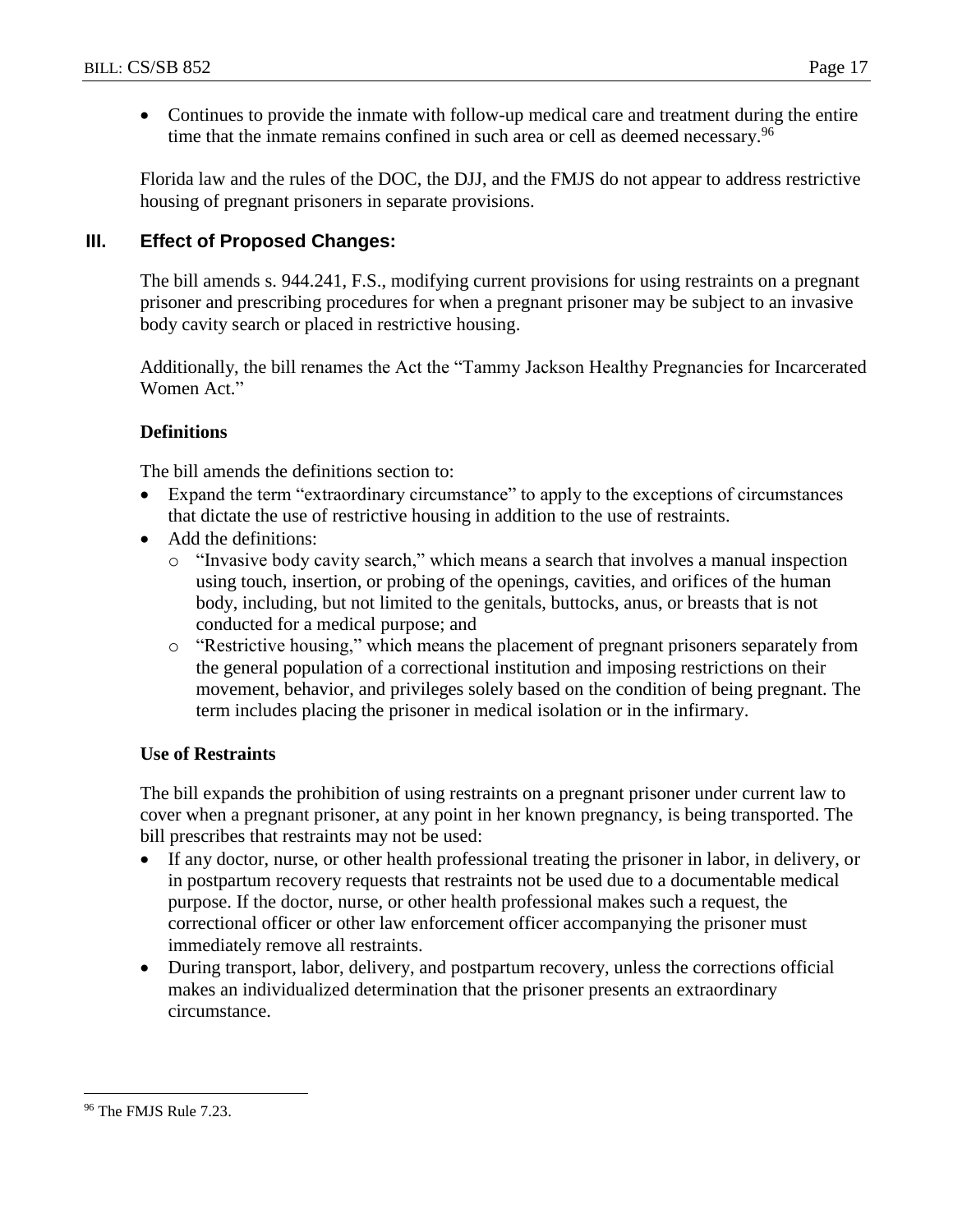The bill provides an exception to the prohibition on the use of restraints, which specifically provides that:

- A restraint may be used on a pregnant prisoner or a prisoner who is in postpartum recovery only if all of the following apply:
	- o The corrections official makes an individualized determination that the prisoner presents an extraordinary circumstance.
	- o The restraints used are the least restrictive necessary.
	- o If wrist restraints are used, the restraints are applied in the front of the prisoner so that she may protect herself in the event of a forward fall.
- A pregnant prisoner who is transported by a correctional institution must be transported using a restraint that is the least restrictive necessary.

Current law remains the same as it relates to the requirement that the corrections official must provide written findings when restraints are used on a pregnant prisoner due to an extraordinary circumstance that dictated the use of the restraints.

# **Invasive Body Cavity Searches**

The bill provides that an invasive body cavity search of a pregnant prisoner may only be conducted by a medical professional, unless a correctional officer has a reasonable belief that the prisoner is concealing contraband. The bill requires that an officer who conducts an invasive body cavity search submit a written report to the corrections official within 72 hours after the search, which must:

- Explain the reasons for the search; and
- Identify any contraband recovered in the search.

# **Restrictive Housing**

The bill prohibits, with limited exceptions, a pregnant prisoner from being involuntarily placed in restrictive housing. However, the bill provides that a corrections official is not prohibited from placing a pregnant prisoner in restrictive housing for disciplinary violations or to address security risks to the pregnant prisoner, other prisoners, or staff directly related to the pregnant prisoner provided the corrections official complies with the requirements discussed below.

The only exception provided for in the bill authorizes a pregnant prisoner to be involuntarily placed in restrictive housing if the corrections official of the correctional institution, in consultation with the individual overseeing prenatal care and medical treatment at the correctional institution, determines that an extraordinary circumstance exists such that restrictive housing is necessary and that there are no less restrictive means available.

The bill requires the corrections official to, *before* placing a prisoner in restrictive housing, write a report that states:

- The extraordinary circumstance that is present; and
- The reason less restrictive means are not available.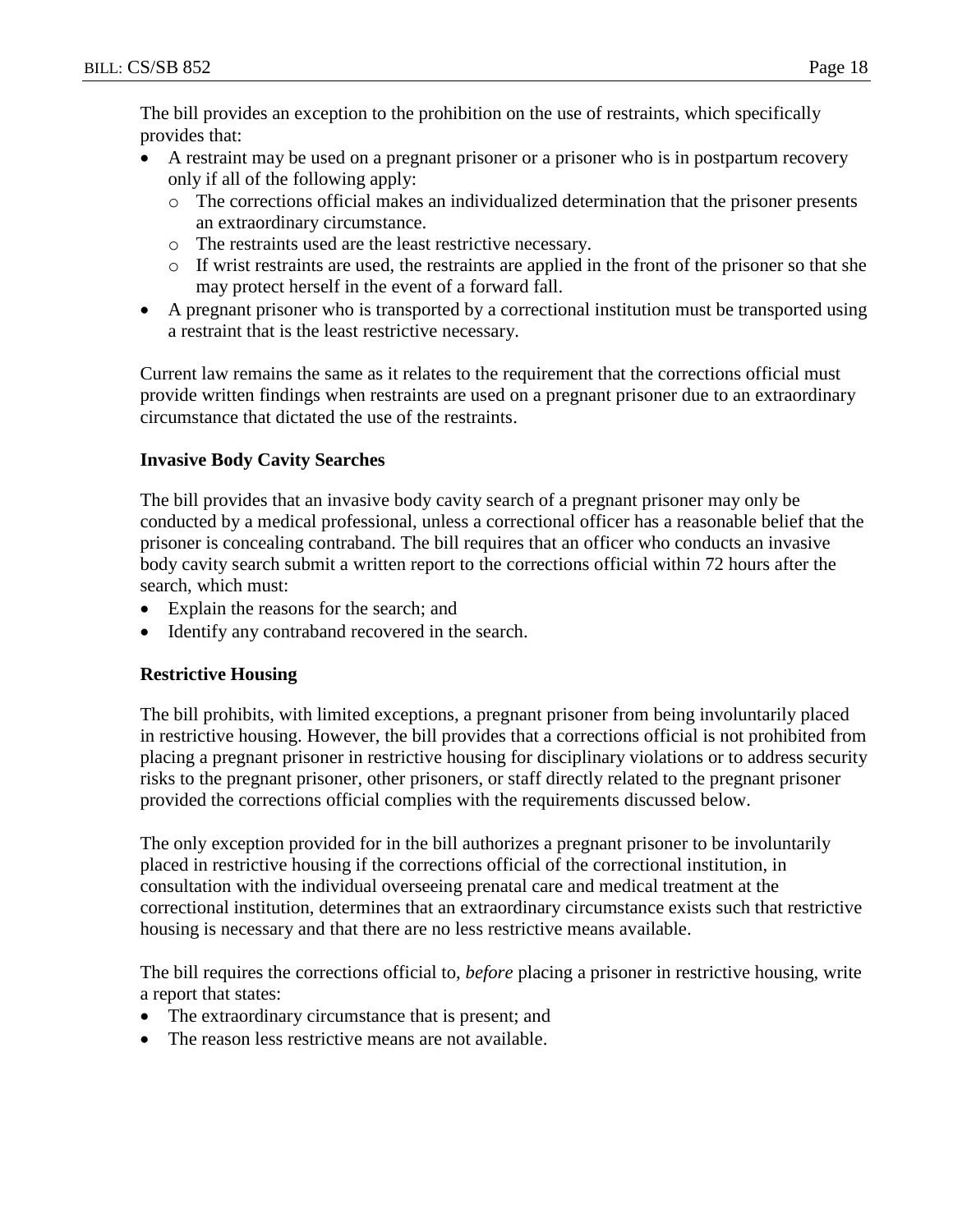The corrections official is required to review the report at least every 24 hours to confirm that the extraordinary circumstances cited in the report still exist and a copy of the report and each review must be provided to the prisoner.

A pregnant prisoner who is placed in restrictive housing under s. 944.241, F.S., must be:

- Examined at least every eight hours by the person overseeing prenatal care and medical treatment in the facility;
- Housed in the least restrictive setting consistent with the health and safety of the individual; and
- Given an intensive treatment plan developed and approved by the person overseeing prenatal care and medical treatment at the facility.

In the case that a pregnant prisoner needs infirmary care, the bill requires an authorized medical staff to provide an order for the prisoner to be admitted to the infirmary. Further, if the prisoner has passed her due date, she must be admitted to the infirmary until labor begins or until the obstetrician makes other housing arrangements. The bill provides that a pregnant prisoner who has been placed in the infirmary must be provided:

- The same access to outdoor recreation, visitation, mail, and telephone calls as other prisoners; and
- The ability to continue to participate in other privileges and classes granted to the general population.

The bill amends s. 944.215(7), F.S., deleting a date related to the rulemaking authority, therefore providing the entities covered under the section with the necessary rulemaking authority to implement the changes made by the act.

The bill is effective July 1, 2020.

# **IV. Constitutional Issues:**

A. Municipality/County Mandates Restrictions:

None.

B. Public Records/Open Meetings Issues:

None.

C. Trust Funds Restrictions:

None.

D. State Tax or Fee Increases:

None.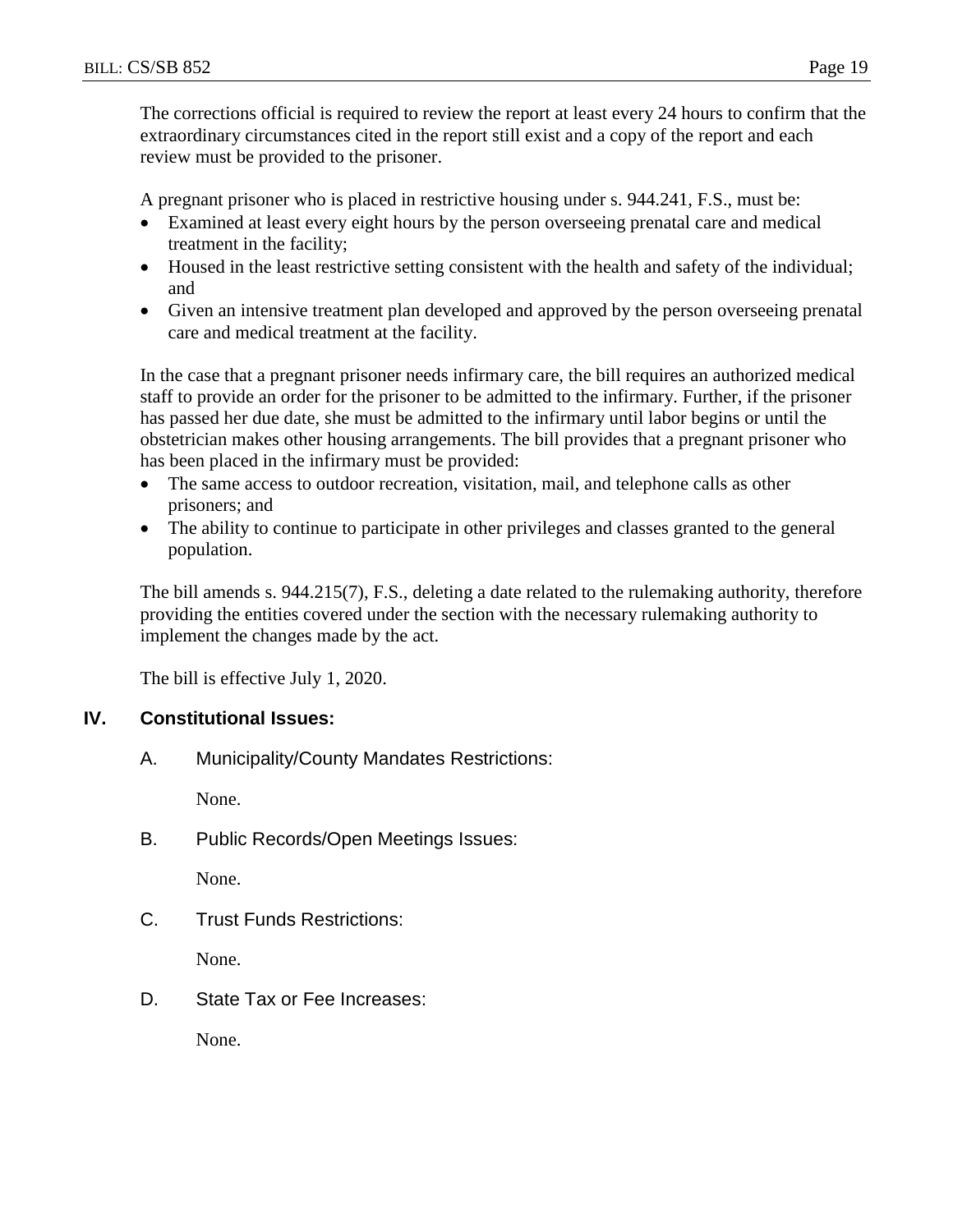#### E. Other Constitutional Issues:

None Identified.

#### **V. Fiscal Impact Statement:**

A. Tax/Fee Issues:

None.

B. Private Sector Impact:

None.

C. Government Sector Impact:

The bill requires that the DOC, DJJ, and county and municipal detention facilities comply with new standards for using restraints with, conducting invasive body cavity searches on, and placing in restrictive housing pregnant prisoners. These new standards require that specific staff document the extraordinary circumstance leading to the utilization of the enumerated exceptions to the use of restraints or restrictive housing with pregnant prisoners and to conduct reviews of the extraordinary circumstance that is the basis for the exception. The prisoner must be reviewed every eight hours and must also be placed in the infirmary in certain circumstances.

#### **The Department of Corrections**

According to the DOC, this bill will require additional correctional officers and medical staff to ensure compliance as follows.

| <b>Program Area</b>           | <b>Unit Cost</b> | <b>FTE</b> | <b>Annual Cost</b> |
|-------------------------------|------------------|------------|--------------------|
|                               |                  |            |                    |
| Contracted OB/GYN Clinician   |                  |            |                    |
| Clinician                     | \$200,000        | 3.2        | \$640,000          |
| <b>Benefits Package</b>       |                  |            | \$172,800          |
| <b>Administrative Fee</b>     |                  |            | \$93,472           |
| Subtotal                      |                  | 3.2        | \$906,272          |
|                               |                  |            |                    |
| <b>Security Staff</b>         |                  |            |                    |
| <b>Correctional Officers</b>  | \$58,118         | 13.0       | \$755,534          |
| Recurring expense $-$ CO      | \$2,691          |            | \$34,983           |
| Non-recurring expense $-$ CO  | \$2,225          |            | \$28,925           |
| Subtotal                      |                  | 13.0       | \$838,383          |
| <b>Information Technology</b> |                  |            | \$17,400           |
|                               |                  |            |                    |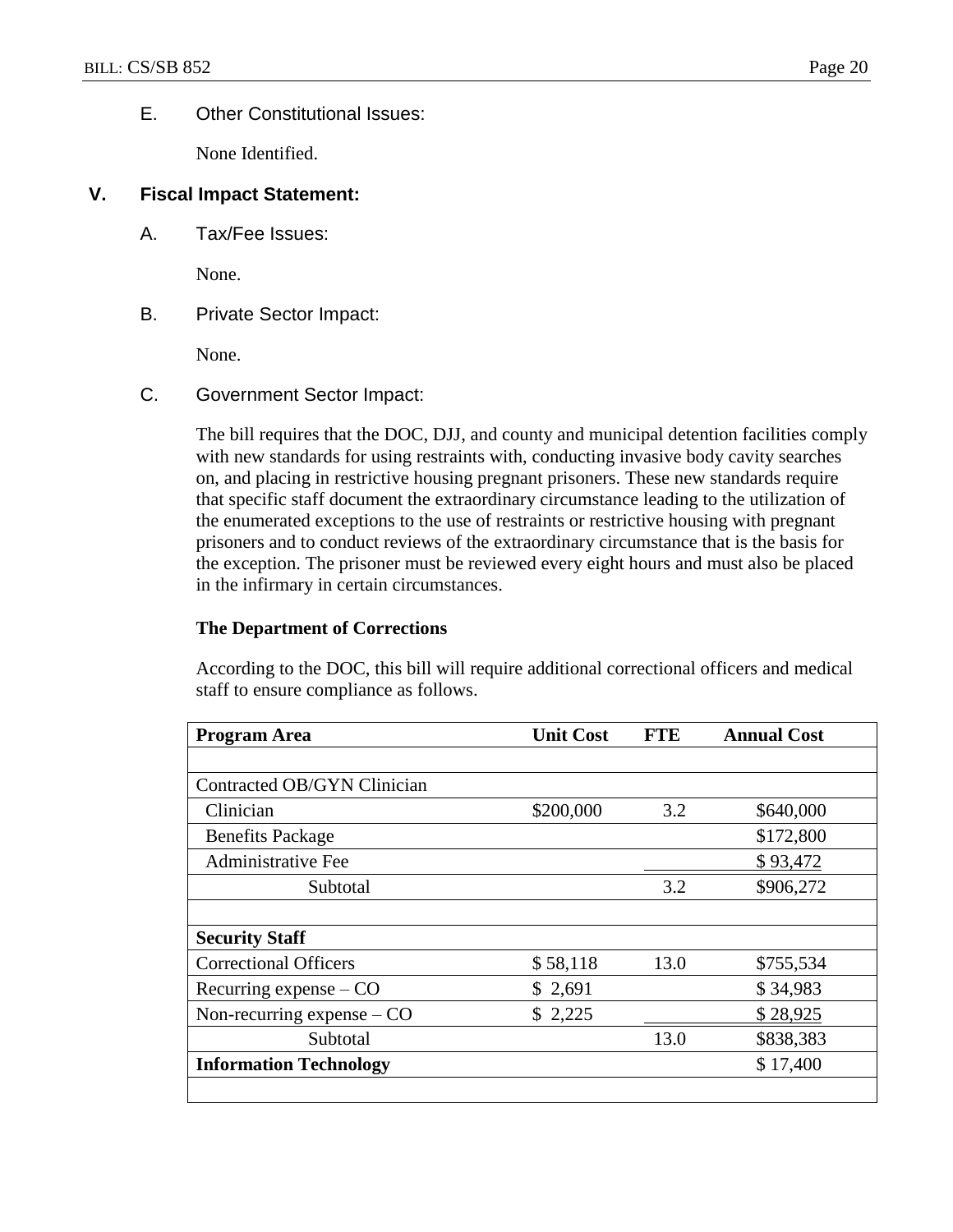| Total |                                                              | 16.2 | \$1,762,055 |  |
|-------|--------------------------------------------------------------|------|-------------|--|
|       | (Recurring \$1,659,088; Nonrecurring \$46,325) <sup>97</sup> |      |             |  |

### **The Department of Juvenile Justice**

According to the DJJ, restrictive confinement pursuant to the bill would include the use of behavioral confinement and secure observation. In order to complete the required medical review of the pregnant female every 8 hours, additional on-call medical staff will be needed at all 21 of the department's detention centers and at the nine female residential programs.<sup>98</sup>

For detention facilities, the DJJ would need to provide medical coverage for an additional 36 hours per week, or 144 hours per month. This could be done by on-call nurses. The cost of time and a half for this coverage is \$53 per hour for a minimum of 2 hours. The DJJ estimates, at a minimum, a fiscal impact of \$72,576.<sup>99</sup>

There are 9 residential girl's programs throughout the state, one of which does not house pregnant women. Only one residential program has 24-hour nursing. Therefore, 7 programs would need to increase nursing hours through a mixture of on-call hours and active hours when needed. Each contract varies as to how many hours a medical professional is on site. According to the department, the number of hours a nurse would need to be on call could range from 20 to 40 hours per week. Similar to the impact for detention programs, the department cannot accurately predict how many hours per month an on-call nurse would be needed for residential programs. However, the cost per hour is the same as for detention programs; \$53 per hour for a minimum of 2 hours per call.<sup>100</sup>

#### **Sheriffs**

According to the Sheriffs' Association, the medical examinations every 8 hours is a concern. They report that many medium and small jails do not have 24/7 medical staff onsite and would not be able to conduct the medical examinations without hiring or contracting for additional staff.<sup>101</sup>

### **VI. Technical Deficiencies:**

None.

<sup>97</sup> The DOC SB 852 Analysis, p. 9 (January 22, 2020) (on file with the Senate Committee on Criminal and Civil Justice Appropriations).

<sup>98</sup> The DJJ SB 852 Analysis, p. 6 (January 21, 2020) (on file with the Senate Committee on Criminal and Civil Justice Appropriations).

<sup>&</sup>lt;sup>99</sup> Id. In addition, the DJJ notes that non-fiscally constrained counties that do not provide their own detention, will pay half of the detention cost through a cost reimbursement. <sup>100</sup> Id.

<sup>&</sup>lt;sup>101</sup> Email from the Sheriffs' Association (February 7, 2020) (on file with the Senate Committee on Criminal and Civil Justice Appropriations).